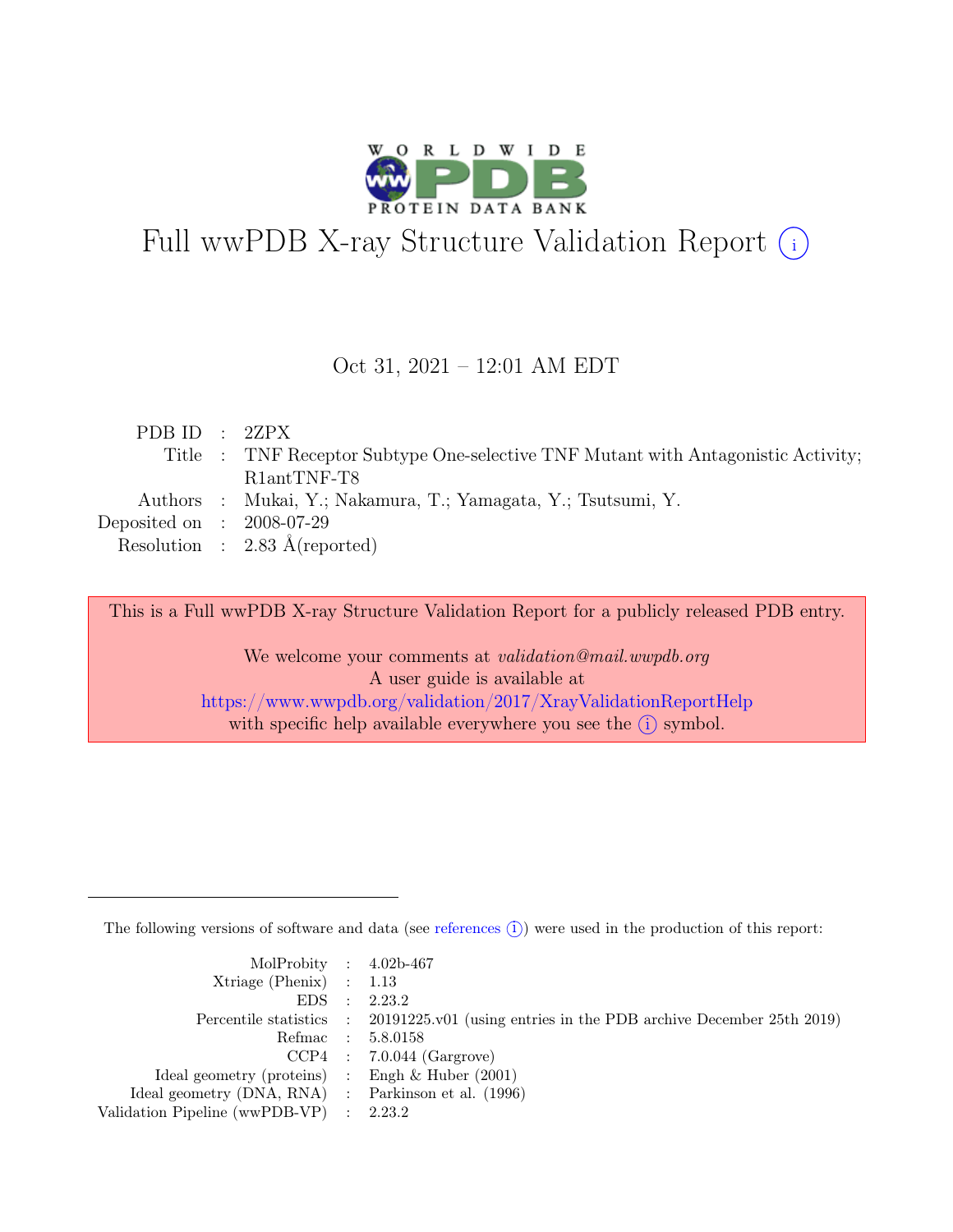# 1 Overall quality at a glance  $(i)$

The following experimental techniques were used to determine the structure: X-RAY DIFFRACTION

The reported resolution of this entry is 2.83 Å.

Percentile scores (ranging between 0-100) for global validation metrics of the entry are shown in the following graphic. The table shows the number of entries on which the scores are based.



| Metric                | Whole archive<br>$(\#\text{Entries})$ | Similar resolution<br>$(\# \text{Entries}, \text{ resolution } \text{range}(\AA))$ |
|-----------------------|---------------------------------------|------------------------------------------------------------------------------------|
| $R_{free}$            | 130704                                | $1031(2.86-2.82)$                                                                  |
| Clashscore            | 141614                                | 1078 (2.86-2.82)                                                                   |
| Ramachandran outliers | 138981                                | $1050(2.86-2.82)$                                                                  |
| Sidechain outliers    | 138945                                | $1051(2.86-2.82)$                                                                  |
| RSRZ outliers         | 127900                                | $1019(2.86-2.82)$                                                                  |

The table below summarises the geometric issues observed across the polymeric chains and their fit to the electron density. The red, orange, yellow and green segments of the lower bar indicate the fraction of residues that contain outliers for  $\geq$ =3, 2, 1 and 0 types of geometric quality criteria respectively. A grey segment represents the fraction of residues that are not modelled. The numeric value for each fraction is indicated below the corresponding segment, with a dot representing fractions <=5% The upper red bar (where present) indicates the fraction of residues that have poor fit to the electron density. The numeric value is given above the bar.

| Mol | Chain | Length | Quality of chain |     |           |  |  |
|-----|-------|--------|------------------|-----|-----------|--|--|
|     |       | 157    | 3%<br>39%        | 46% | 10%       |  |  |
|     |       | 157    | 3%<br>40%        | 41% | 10%<br>8% |  |  |
|     |       | 157    | 6%<br>39%        | 42% | 10%<br>7% |  |  |

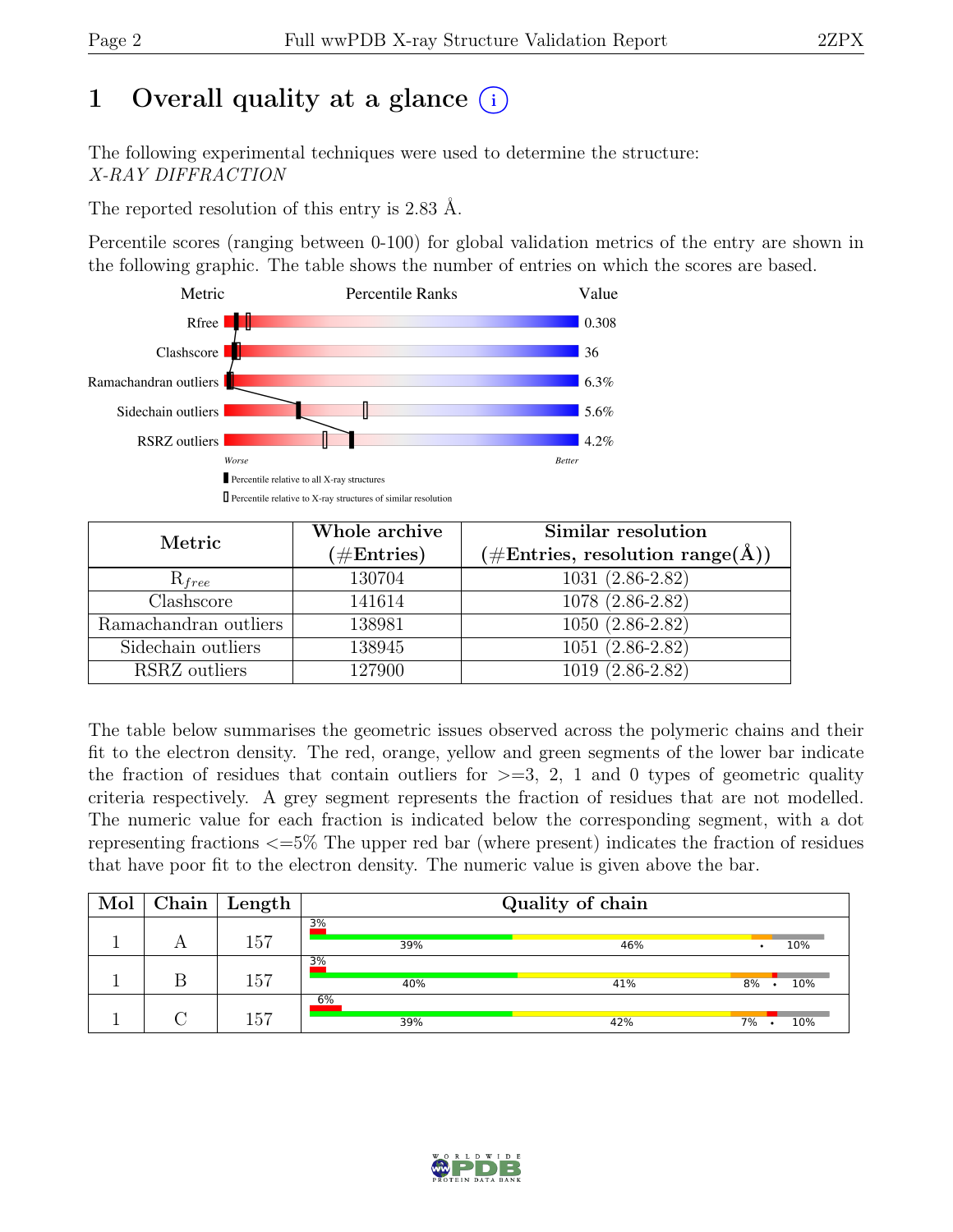# 2 Entry composition  $(i)$

There are 2 unique types of molecules in this entry. The entry contains 3319 atoms, of which 0 are hydrogens and 0 are deuteriums.

In the tables below, the ZeroOcc column contains the number of atoms modelled with zero occupancy, the AltConf column contains the number of residues with at least one atom in alternate conformation and the Trace column contains the number of residues modelled with at most 2 atoms.

| Mol |   | Chain   Residues | Atoms   |     |     |                  |  | $ZeroOcc \mid AltConf \mid Trace$ |  |
|-----|---|------------------|---------|-----|-----|------------------|--|-----------------------------------|--|
|     |   | 142              | Total   | - C | -N  |                  |  |                                   |  |
|     |   |                  | 1104    | 704 |     | 192 205 3        |  |                                   |  |
|     | B | 142              | Total C |     | N   |                  |  |                                   |  |
|     |   |                  | 1104    | 704 |     | 192 205 3        |  |                                   |  |
|     |   | 142              | Total C |     | N   | $\left( \right)$ |  |                                   |  |
|     |   | 1104             | 704     | 192 | 205 |                  |  |                                   |  |

• Molecule 1 is a protein called Tumor necrosis factor.

| Chain                   | Residue         | Modelled                | Actual     | Comment             | Reference         |
|-------------------------|-----------------|-------------------------|------------|---------------------|-------------------|
| A                       | 11              | <b>MET</b>              | <b>LYS</b> | engineered mutation | <b>UNP P01375</b> |
| $\mathbf{A}$            | 65              | <b>SER</b>              | <b>LYS</b> | engineered mutation | <b>UNP P01375</b> |
| $\boldsymbol{A}$        | 84              | <b>THR</b>              | <b>ALA</b> | engineered mutation | <b>UNP P01375</b> |
| $\overline{A}$          | 85              | <b>PRO</b>              | VAL        | engineered mutation | <b>UNP P01375</b> |
| $\boldsymbol{A}$        | 86              | ALA                     | <b>SER</b> | engineered mutation | <b>UNP P01375</b> |
| $\overline{A}$          | $\overline{87}$ | ILE                     | <b>TYR</b> | engineered mutation | <b>UNP P01375</b> |
| A                       | 88              | <b>ASN</b>              | <b>GLN</b> | engineered mutation | <b>UNP P01375</b> |
| A                       | 89              | $AR\overline{G}$        | <b>THR</b> | engineered mutation | <b>UNP P01375</b> |
| $\boldsymbol{A}$        | 90              | <b>PRO</b>              | <b>LYS</b> | engineered mutation | <b>UNP P01375</b> |
| $\mathbf{A}$            | 98              | ARG                     | <b>LYS</b> | engineered mutation | <b>UNP P01375</b> |
| $\mathbf{A}$            | 112             | <b>ASN</b>              | <b>LYS</b> | engineered mutation | <b>UNP P01375</b> |
| $\boldsymbol{A}$        | 128             | <b>PRO</b>              | <b>LYS</b> | engineered mutation | <b>UNP P01375</b> |
| $\boldsymbol{B}$        | 11              | <b>MET</b>              | <b>LYS</b> | engineered mutation | <b>UNP P01375</b> |
| B                       | 65              | <b>SER</b>              | <b>LYS</b> | engineered mutation | <b>UNP P01375</b> |
| B                       | 84              | <b>THR</b>              | <b>ALA</b> | engineered mutation | <b>UNP P01375</b> |
| $\boldsymbol{B}$        | 85              | <b>PRO</b>              | VAL        | engineered mutation | <b>UNP P01375</b> |
| $\boldsymbol{B}$        | 86              | <b>ALA</b>              | <b>SER</b> | engineered mutation | <b>UNP P01375</b> |
| $\boldsymbol{B}$        | $\overline{87}$ | ILE                     | <b>TYR</b> | engineered mutation | <b>UNP P01375</b> |
| $\boldsymbol{B}$        | 88              | <b>ASN</b>              | <b>GLN</b> | engineered mutation | <b>UNP P01375</b> |
| $\overline{\mathbf{B}}$ | 89              | $\overline{\text{ARG}}$ | <b>THR</b> | engineered mutation | <b>UNP P01375</b> |
| B                       | 90              | <b>PRO</b>              | <b>LYS</b> | engineered mutation | <b>UNP P01375</b> |
| $\boldsymbol{B}$        | 98              | ARG                     | <b>LYS</b> | engineered mutation | <b>UNP P01375</b> |
| $\boldsymbol{B}$        | 112             | <b>ASN</b>              | <b>LYS</b> | engineered mutation | <b>UNP P01375</b> |

There are 36 discrepancies between the modelled and reference sequences:

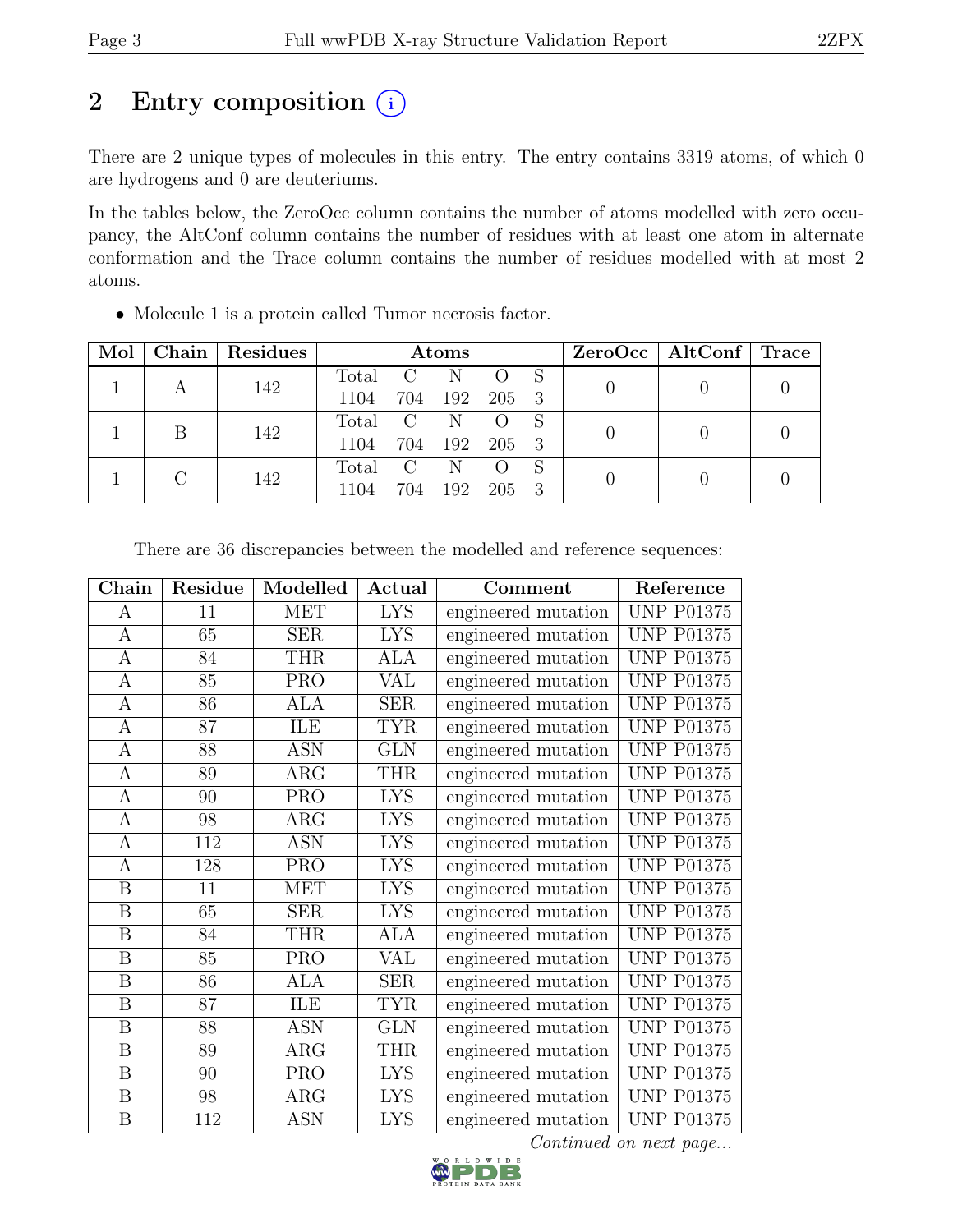| Chain         | Residue | Modelled   | Actual     | Comment             | Reference         |
|---------------|---------|------------|------------|---------------------|-------------------|
| В             | 128     | <b>PRO</b> | <b>LYS</b> | engineered mutation | <b>UNP P01375</b> |
| $\mathcal{C}$ | 11      | MET        | <b>LYS</b> | engineered mutation | <b>UNP P01375</b> |
| $\rm C$       | 65      | <b>SER</b> | <b>LYS</b> | engineered mutation | <b>UNP P01375</b> |
| $\rm C$       | 84      | <b>THR</b> | <b>ALA</b> | engineered mutation | <b>UNP P01375</b> |
| $\mathcal{C}$ | 85      | <b>PRO</b> | VAL        | engineered mutation | <b>UNP P01375</b> |
| $\rm C$       | 86      | ALA        | <b>SER</b> | engineered mutation | <b>UNP P01375</b> |
| $\mathcal{C}$ | 87      | <b>ILE</b> | <b>TYR</b> | engineered mutation | <b>UNP P01375</b> |
| $\mathcal{C}$ | 88      | <b>ASN</b> | <b>GLN</b> | engineered mutation | <b>UNP P01375</b> |
| $\rm C$       | 89      | $\rm{ARG}$ | <b>THR</b> | engineered mutation | <b>UNP P01375</b> |
| $\rm C$       | 90      | <b>PRO</b> | <b>LYS</b> | engineered mutation | <b>UNP P01375</b> |
| $\mathcal{C}$ | 98      | $\rm{ARG}$ | <b>LYS</b> | engineered mutation | <b>UNP P01375</b> |
| $\rm C$       | 112     | <b>ASN</b> | <b>LYS</b> | engineered mutation | <b>UNP P01375</b> |
| С             | 128     | <b>PRO</b> | <b>LYS</b> | engineered mutation | <b>UNP P01375</b> |

 $\bullet\,$  Molecule 2 is water.

|  | Mol   Chain   Residues | Atoms   | ZeroOcc   AltConf |
|--|------------------------|---------|-------------------|
|  |                        | Total O |                   |
|  |                        | Total O |                   |

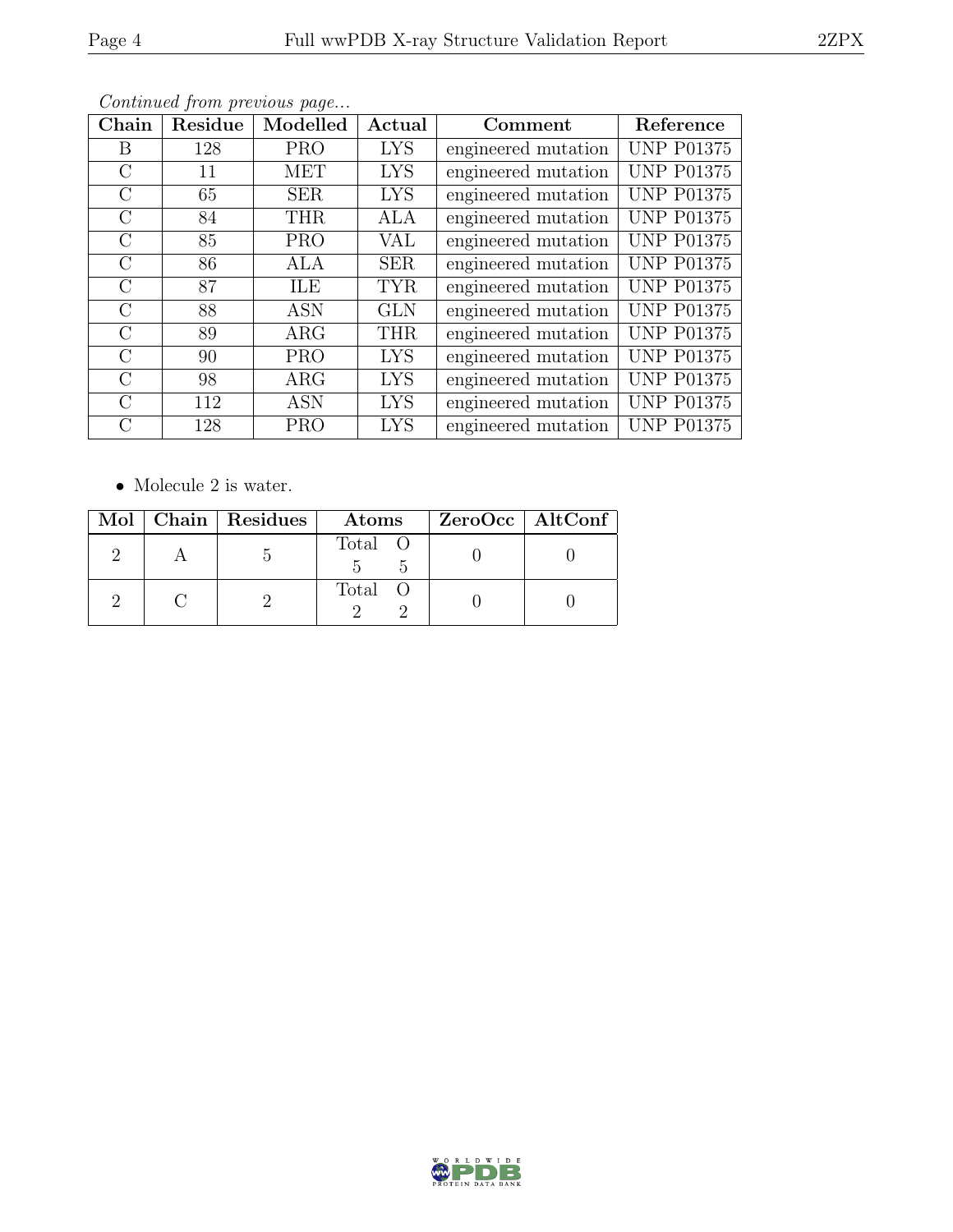# 3 Residue-property plots  $(i)$

These plots are drawn for all protein, RNA, DNA and oligosaccharide chains in the entry. The first graphic for a chain summarises the proportions of the various outlier classes displayed in the second graphic. The second graphic shows the sequence view annotated by issues in geometry and electron density. Residues are color-coded according to the number of geometric quality criteria for which they contain at least one outlier:  $green = 0$ , yellow  $= 1$ , orange  $= 2$  and red  $= 3$  or more. A red dot above a residue indicates a poor fit to the electron density (RSRZ > 2). Stretches of 2 or more consecutive residues without any outlier are shown as a green connector. Residues present in the sample, but not in the model, are shown in grey.



• Molecule 1: Tumor necrosis factor

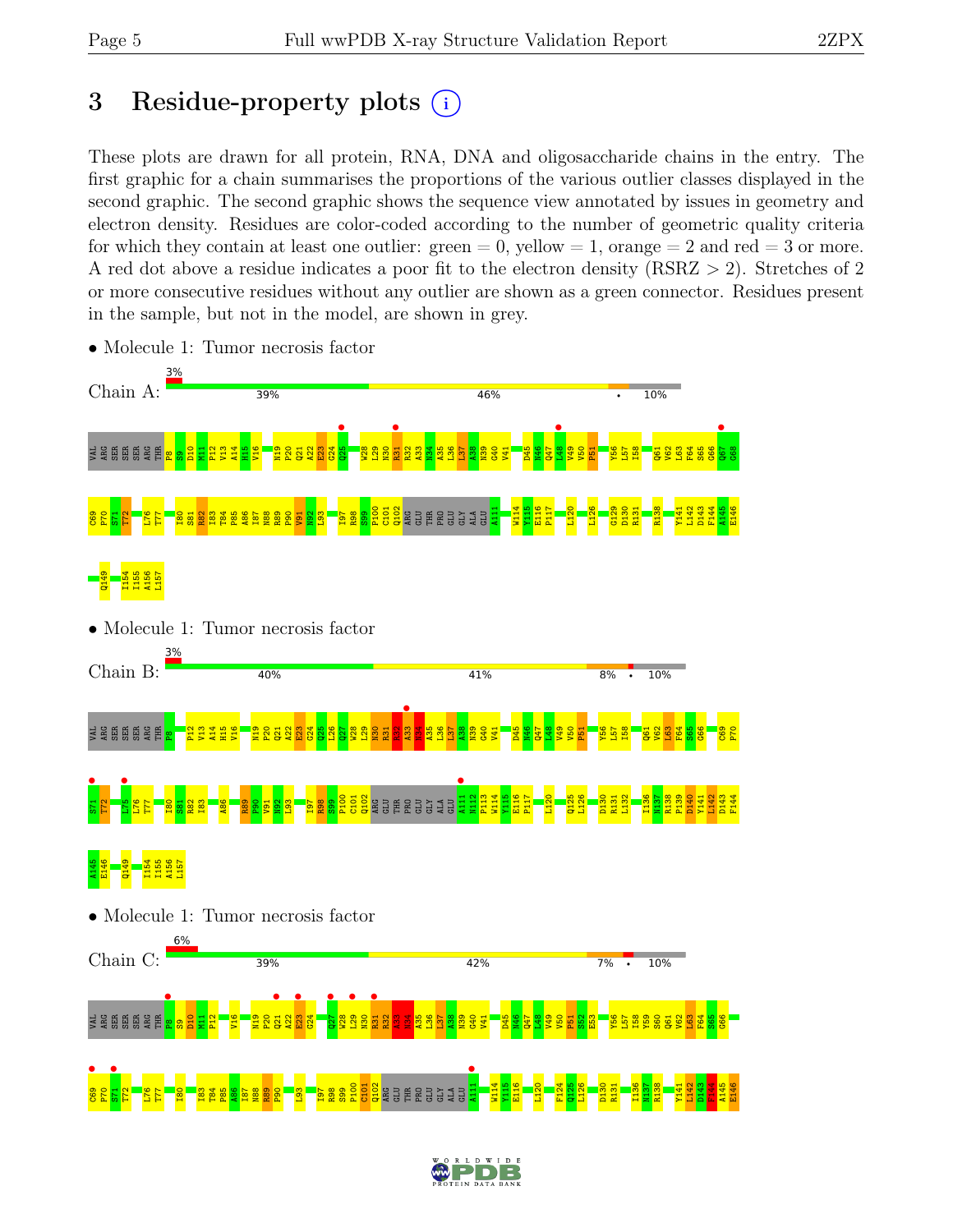

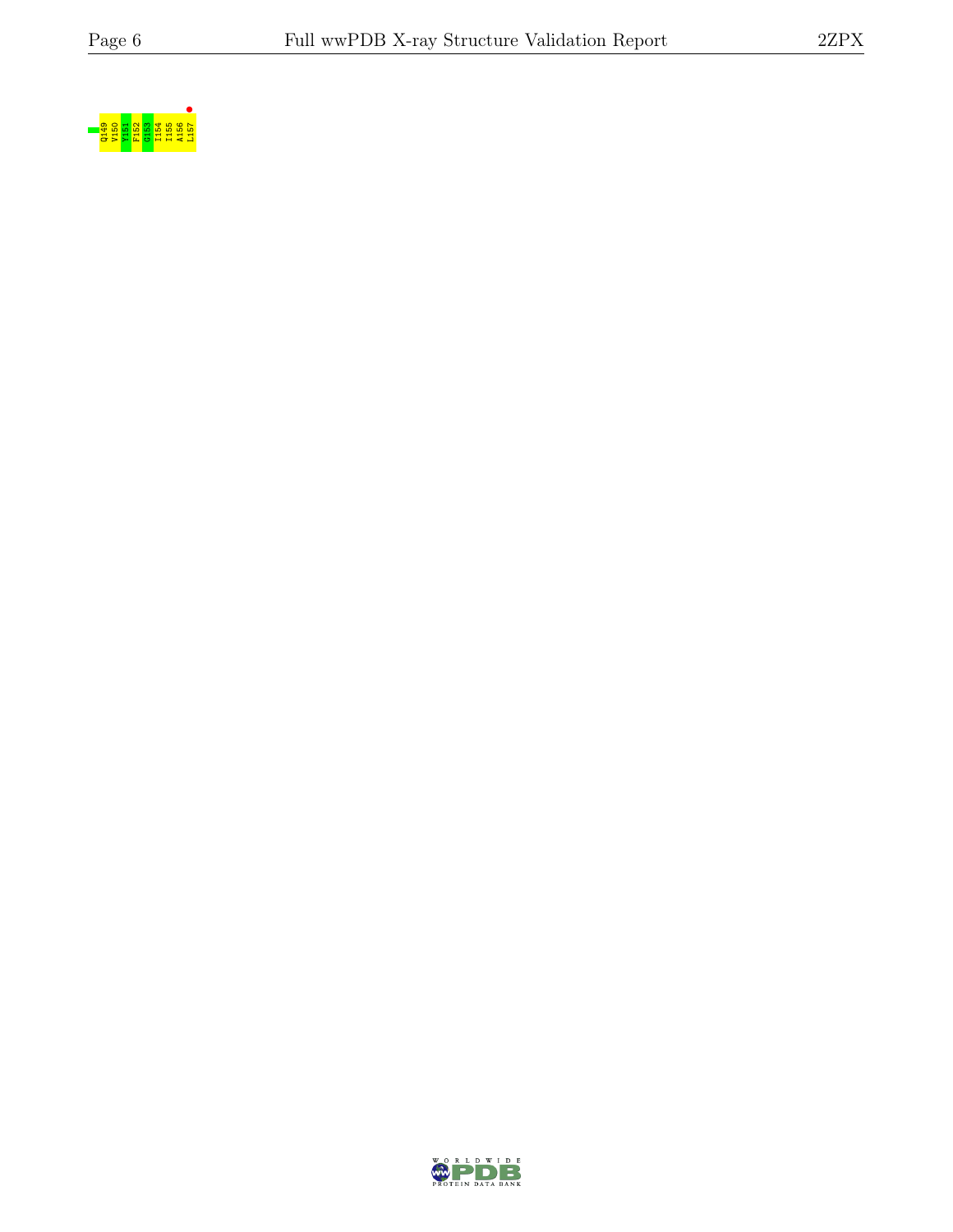# 4 Data and refinement statistics  $(i)$

| Property                                                             | Value                                           | <b>Source</b>  |
|----------------------------------------------------------------------|-------------------------------------------------|----------------|
| Space group                                                          | P 21 21 21                                      | Depositor      |
| Cell constants                                                       | $49.59\text{\AA}$ $111.33\text{\AA}$<br>75.38Å  | Depositor      |
| a, b, c, $\alpha$ , $\beta$ , $\gamma$                               | $90.00^\circ$<br>$90.00^\circ$<br>$90.00^\circ$ |                |
| Resolution $(A)$                                                     | 50.00<br>2.83                                   | Depositor      |
|                                                                      | 55.67<br>$-2.83$                                | <b>EDS</b>     |
| % Data completeness                                                  | $93.2$ $(50.00-2.83)$                           | Depositor      |
| (in resolution range)                                                | $93.2(55.67-2.83)$                              | <b>EDS</b>     |
| $R_{merge}$                                                          | 0.24                                            | Depositor      |
| $\mathrm{R}_{sym}$                                                   | (Not available)                                 | Depositor      |
| $\langle I/\sigma(I) \rangle^{-1}$                                   | $4.22$ (at 2.81Å)                               | Xtriage        |
| Refinement program                                                   | <b>CNS 1.2</b>                                  | Depositor      |
|                                                                      | $0.268$ ,<br>0.309                              | Depositor      |
| $R, R_{free}$                                                        | $0.268$ ,<br>0.308                              | DCC            |
| $R_{free}$ test set                                                  | 1009 reflections $(10.34\%)$                    | wwPDB-VP       |
| Wilson B-factor $(A^2)$                                              | 74.0                                            | Xtriage        |
| Anisotropy                                                           | 0.250                                           | Xtriage        |
| Bulk solvent $k_{sol}(e/\mathring{A}^3)$ , $B_{sol}(\mathring{A}^2)$ | $0.36$ , $67.2$                                 | <b>EDS</b>     |
| L-test for twinning <sup>2</sup>                                     | $< L >$ = 0.46, $< L^2 >$ = 0.29                | <b>Xtriage</b> |
| Estimated twinning fraction                                          | No twinning to report.                          | Xtriage        |
| $F_o, F_c$ correlation                                               | 0.91                                            | <b>EDS</b>     |
| Total number of atoms                                                | 3319                                            | wwPDB-VP       |
| Average B, all atoms $(A^2)$                                         | 76.0                                            | wwPDB-VP       |

Xtriage's analysis on translational NCS is as follows: The largest off-origin peak in the Patterson function is 5.79% of the height of the origin peak. No significant pseudotranslation is detected.

<sup>&</sup>lt;sup>2</sup>Theoretical values of  $\langle |L| \rangle$ ,  $\langle L^2 \rangle$  for acentric reflections are 0.5, 0.333 respectively for untwinned datasets, and 0.375, 0.2 for perfectly twinned datasets.



<span id="page-6-1"></span><span id="page-6-0"></span><sup>1</sup> Intensities estimated from amplitudes.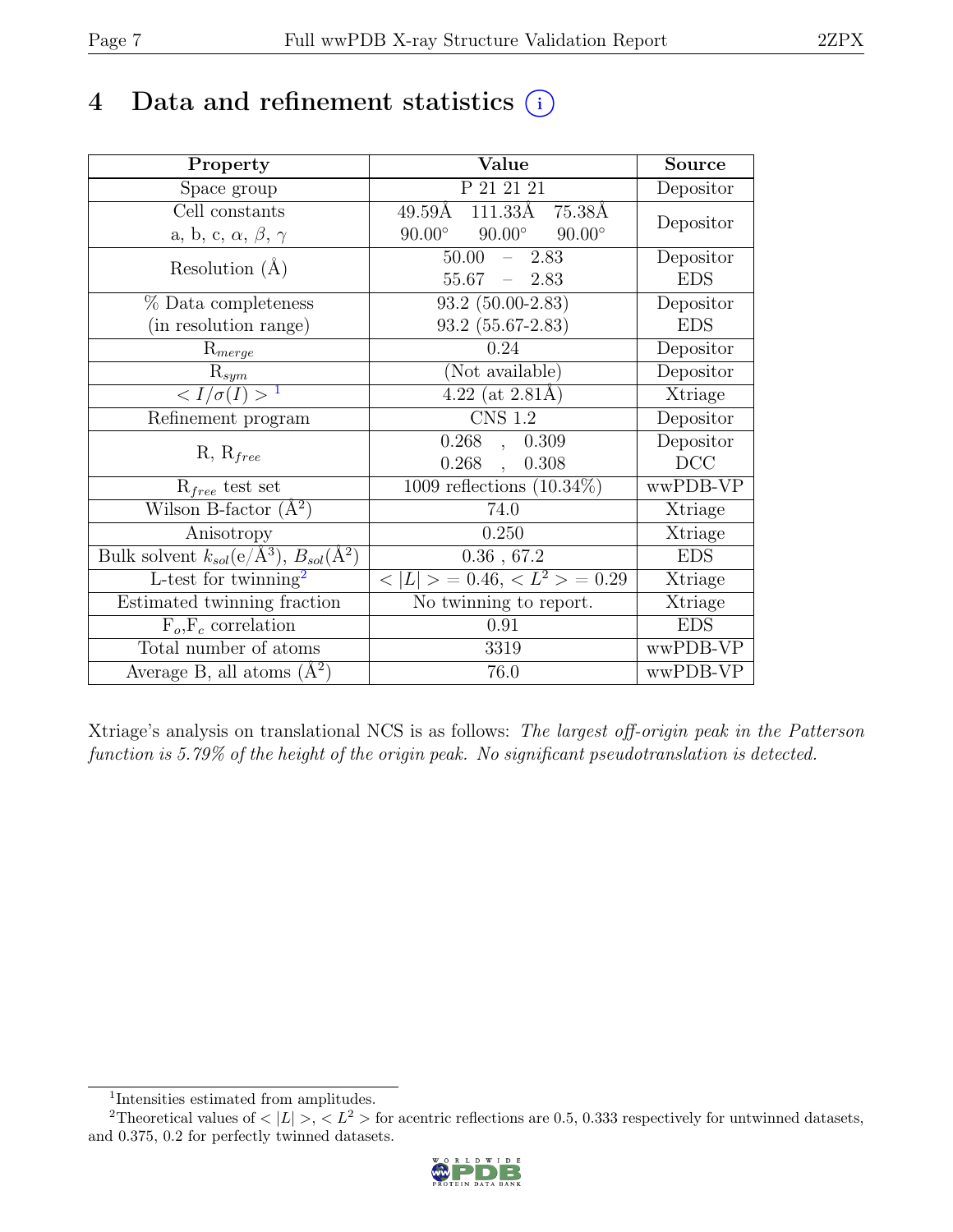# 5 Model quality  $(i)$

# 5.1 Standard geometry  $(i)$

The Z score for a bond length (or angle) is the number of standard deviations the observed value is removed from the expected value. A bond length (or angle) with  $|Z| > 5$  is considered an outlier worth inspection. RMSZ is the root-mean-square of all Z scores of the bond lengths (or angles).

| Mol | Chain |             | Bond lengths        | Bond angles |                   |  |
|-----|-------|-------------|---------------------|-------------|-------------------|--|
|     |       | <b>RMSZ</b> | # $ Z >5$           | RMSZ        | # $ Z >5$         |  |
|     |       | 0.43        | 0/1131              | 0.62        | 0/1545            |  |
|     | B     | 0.67        | $2/1131(0.2\%)$     | 1.02        | $9/1545(0.6\%)$   |  |
|     |       | 0.66        | $3/1131$ $(0.3\%)$  | 1.01        | $7/1545(0.5\%)$   |  |
| All |       | 0.60        | 5/3393<br>$(0.1\%)$ | 0.90        | 4635<br>$(0.3\%)$ |  |

Chiral center outliers are detected by calculating the chiral volume of a chiral center and verifying if the center is modelled as a planar moiety or with the opposite hand.A planarity outlier is detected by checking planarity of atoms in a peptide group, atoms in a mainchain group or atoms of a sidechain that are expected to be planar.

|  | Mol   Chain   $\#\text{Chirality outliers}$   $\#\text{Planarity outliers}$ |
|--|-----------------------------------------------------------------------------|
|  |                                                                             |
|  |                                                                             |
|  |                                                                             |

| Mol | Chain <sup>1</sup> | $\vert$ Res | $\top$ Type $\top$ | Atoms   |          | Observed $(\AA)$ | Ideal(A) |
|-----|--------------------|-------------|--------------------|---------|----------|------------------|----------|
|     |                    | 34          | <b>ASN</b>         | $CB-CG$ | $-10.53$ | 1.26             | 1.51     |
|     |                    | 32          | $\rm{ARG}$         | $N-CA$  | $-9.40$  | 1.27             | 1.46     |
|     |                    | 33          |                    | $C$ -O  | 5.73     | 1.34             | 1.23     |
|     |                    | 33          |                    | $N-CA$  | 5.50     | 1.57             | 1.46     |
|     |                    | 31          | ARG <sub>c</sub>   | $CA-CB$ | $-5.23$  | 1.42             | 1.53     |

All (5) bond length outliers are listed below:

All (16) bond angle outliers are listed below:

| Mol | Chain     | Res | Type       | Atoms      |          | Observed $(°)$ | Ideal(°) |
|-----|-----------|-----|------------|------------|----------|----------------|----------|
|     | C         | 34  | <b>ASN</b> | $N$ -CA-CB | 17.41    | 141.94         | 110.60   |
|     | В         | 33  | ALA        | $N-CA-C$   | 15.40    | 152.57         | 111.00   |
|     | $\bigcap$ | 35  | ALA        | $N-CA-C$   | $-11.84$ | 79.02          | 111.00   |
|     | B         | 33  |            | $CA-C-N$   | $-10.62$ | 93.83          | 117.20   |
|     |           | 32  | $\rm{ARG}$ | $C-N-CA$   | $-9.44$  | 98.10          | 121.70   |
|     | B         | 34  | ASN        | $N-CA-CB$  | 8.67     | 126.20         | 110.60   |

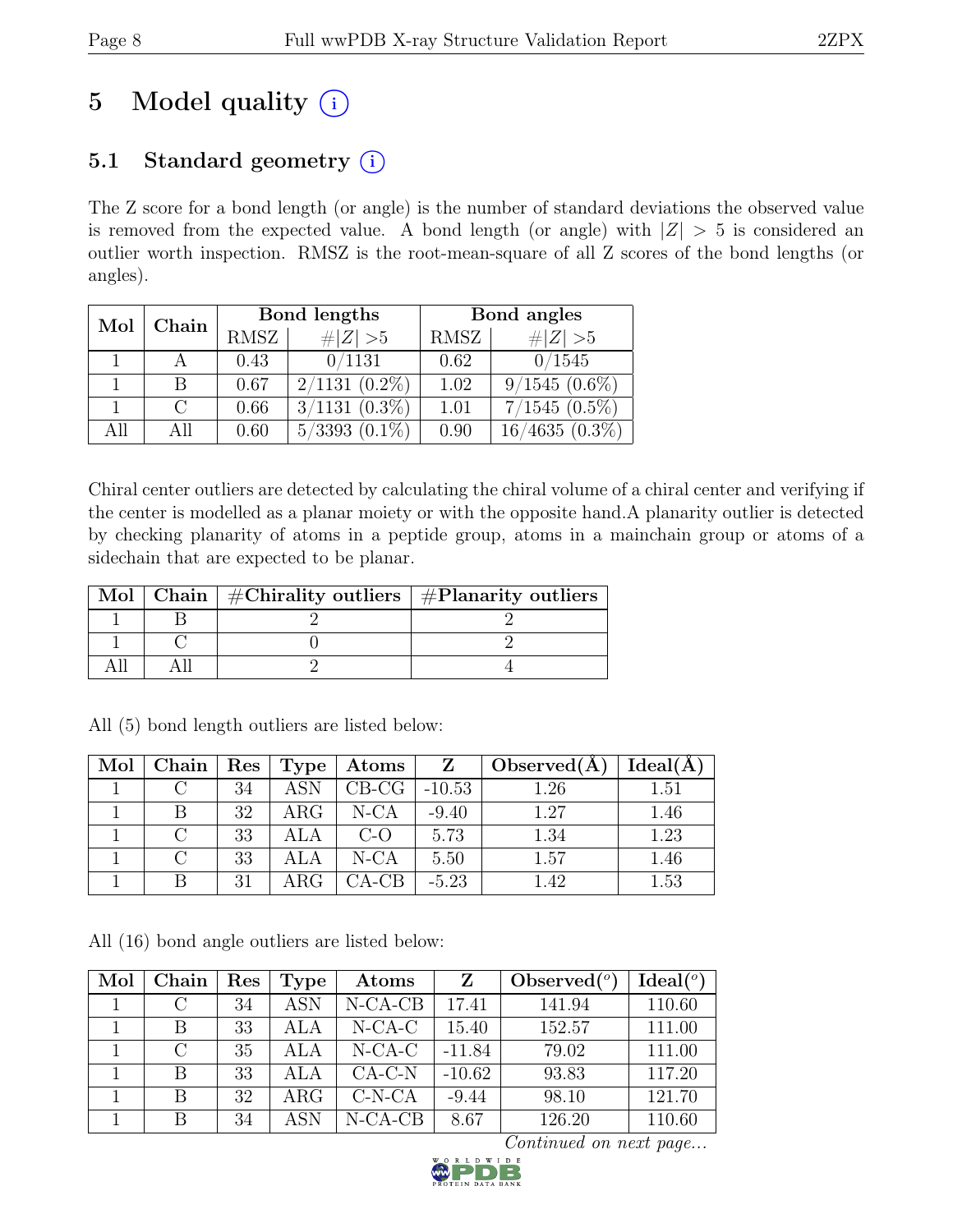| Mol | Chain         | Res | Type       | Atoms     | Z       | Observed $(°)$ | Ideal $(°)$ |
|-----|---------------|-----|------------|-----------|---------|----------------|-------------|
|     | С             | 31  | $\rm{ARG}$ | $C-N-CA$  | $-8.39$ | 100.73         | 121.70      |
| 1   | $\rm C$       | 34  | <b>ASN</b> | $N$ -CA-C | $-8.11$ | 89.09          | 111.00      |
| 1   | C             | 33  | ALA        | $C-N-CA$  | $-8.00$ | 101.69         | 121.70      |
|     | Β             | 34  | <b>ASN</b> | $CB-CA-C$ | 7.57    | 125.53         | 110.40      |
| 1   | B             | 33  | ALA        | $N-CA-CB$ | $-7.18$ | 100.05         | 110.10      |
| 1   | $\rm C$       | 32  | $\rm{ARG}$ | $C-N-CA$  | $-6.75$ | 104.83         | 121.70      |
|     | B             | 33  | ALA        | $O-C-N$   | 6.68    | 133.38         | 122.70      |
| 1   | B             | 31  | $\rm{ARG}$ | $CA-C-N$  | $-6.66$ | 102.56         | 117.20      |
|     | $\mathcal{C}$ | 32  | $\rm{ARG}$ | $N-CA-CB$ | $-6.21$ | 99.43          | 110.60      |
|     | B             | 32  | $\rm{ARG}$ | $N$ -CA-C | 5.85    | 126.79         | 111.00      |

All (2) chirality outliers are listed below:

| Mol | $\boxed{\text{Chain}}$   Res   Type   Atom |    |     |  |
|-----|--------------------------------------------|----|-----|--|
|     |                                            | 33 | ALA |  |
|     |                                            |    |     |  |

All (4) planarity outliers are listed below:

| Mol | Chain |    | Res   Type | Group              |
|-----|-------|----|------------|--------------------|
|     |       | 32 | $\rm{ARG}$ | Peptide            |
|     |       | 33 | ALA        | Peptide            |
|     |       | 33 | ALA        | Peptide, Mainchain |

### 5.2 Too-close contacts  $(i)$

In the following table, the Non-H and H(model) columns list the number of non-hydrogen atoms and hydrogen atoms in the chain respectively. The H(added) column lists the number of hydrogen atoms added and optimized by MolProbity. The Clashes column lists the number of clashes within the asymmetric unit, whereas Symm-Clashes lists symmetry-related clashes.

|  |      |      |     | Mol   Chain   Non-H   H(model)   H(added)   Clashes   Symm-Clashes |
|--|------|------|-----|--------------------------------------------------------------------|
|  | 1104 | 1087 | 75  |                                                                    |
|  | 1104 | 1087 | 93  |                                                                    |
|  | 1104 | 1087 | 94  |                                                                    |
|  |      |      |     |                                                                    |
|  |      |      |     |                                                                    |
|  | 3319 | 3261 | 236 |                                                                    |

The all-atom clashscore is defined as the number of clashes found per 1000 atoms (including hydrogen atoms). The all-atom clashscore for this structure is 36.

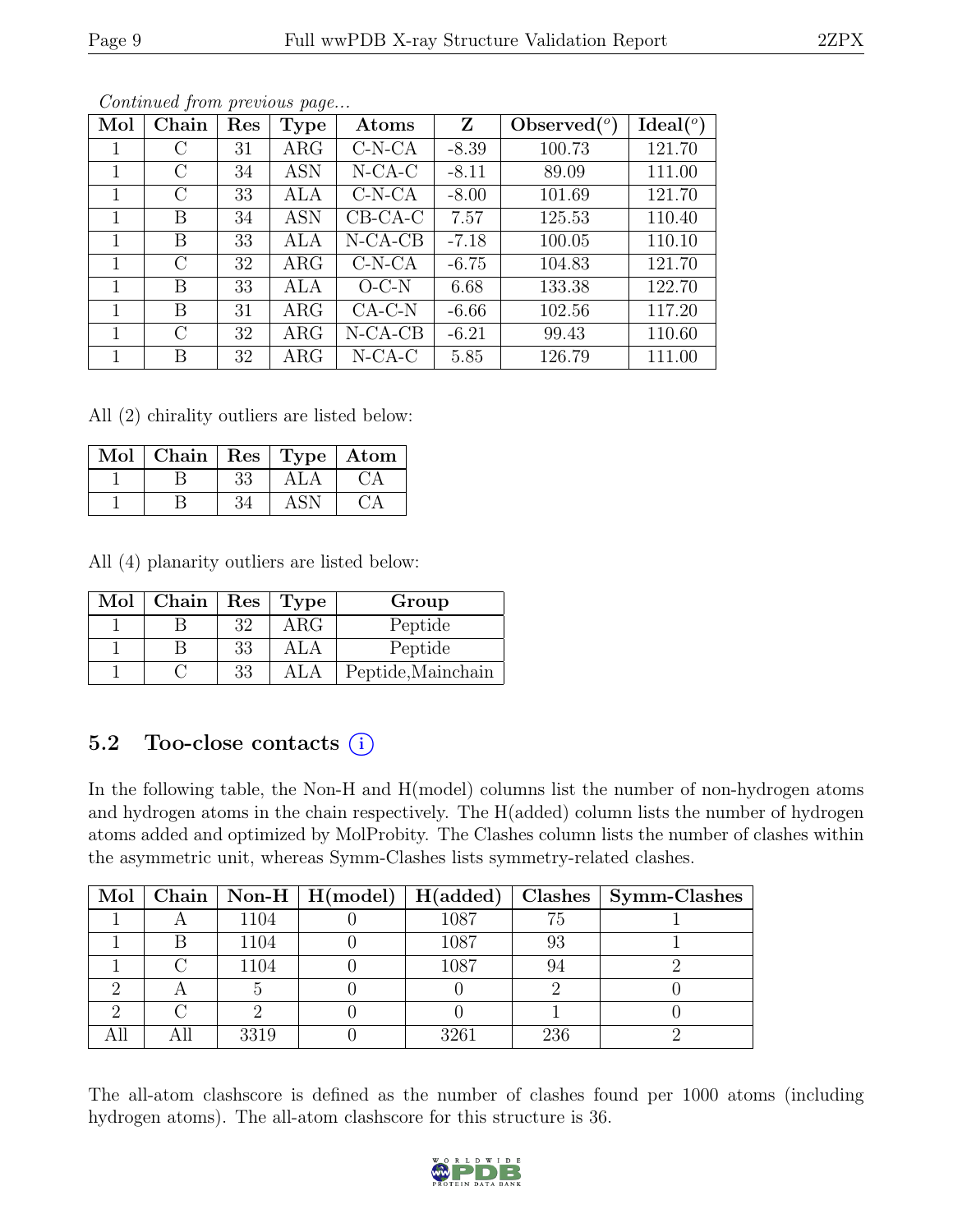|                                     |                                      | Interatomic    | Clash             |
|-------------------------------------|--------------------------------------|----------------|-------------------|
| Atom-1                              | Atom-2                               | distance $(A)$ | overlap $(A)$     |
| 1:B:125:GLN:HB3                     | 1:C:34:ASN:ND2                       | 1.50           | 1.27              |
| 1:C:34:ASN:HB2                      | 1:C:36:LEU:HD21                      | 1.36           | $\overline{1.07}$ |
| 2: A:162: HOH:O                     | 1:B:34:ASN:HB3                       | 1.58           | 1.02              |
| $1:B:89:\overline{\text{ARG:HH11}}$ | 1:B:89:ARG:HB3                       | 1.30           | 0.95              |
| 1:C:34:ASN:HB2                      | 1:C:36:LEU:CD2                       | 1.96           | 0.94              |
| 1:C:62:VAL:HA                       | 1:C:150:VAL:HG22                     | 1.50           | 0.91              |
| 1: B:30: ASN:OD1                    | 1:B:37:LEU:HD23                      | 1.69           | 0.91              |
| 1:C:34:ASN:CB                       | 1:C:36:LEU:HD21                      | 2.03           | 0.88              |
| 1: B: 15: HIS: O                    | 1:B:35:ALA:HB1                       | 1.78           | 0.83              |
| 1: B: 125: GLN: CB                  | 1:C:34:ASN:ND2                       | 2.38           | 0.83              |
| 1:C:93:LEU:HD22                     | 1:C:124:PHE:CE2                      | 2.20           | 0.77              |
| 1:B:125:GLN:HB3                     | 1:C:34:ASN:HD21                      | 1.47           | 0.77              |
| 1: B:66: GLY:HA3                    | 1: B: 114: TRP: CE2                  | 2.21           | 0.76              |
| 2:A:162:HOH:O                       | 1: B:34: ASN: CB                     | 2.26           | 0.72              |
| 1:B:30:ASN:OD1                      | 1:B:37:LEU:CD2                       | 2.37           | 0.72              |
| 1:A:142:LEU:HD23                    | 1:A:143:ASP:N                        | 2.04           | 0.71              |
| 1:C:100:PRO:HG3                     | 1:C:116:GLU:HG3                      | 1.73           | 0.71              |
| 1: B:16: VAL: HG21                  | 1: B:28:TRP:HB3                      | 1.72           | 0.71              |
| 1:C:101:CYS:O                       | 1:C:102:GLN:HG3                      | 1.91           | 0.70              |
| 1: A:16: VAL: HG21                  | 1: A:28:TRP:HB3                      | 1.75           | 0.68              |
| 1:B:26:LEU:HG                       | 1:B:142:LEU:HD21                     | 1.76           | 0.68              |
| 1: A:98: ARG: CZ                    | 1:B:98:ARG:HH22                      | 2.07           | 0.67              |
| 1:C:16:VAL:HG21                     | 1:C:28:TRP:HB3                       | 1.76           | 0.67              |
| 1: B:26: LEU: HG                    | 1: B: 142: LEU: CD2                  | 2.24           | 0.67              |
| 1:A:98:ARG:HH22                     | 1:C:98:ARG:CZ                        | 2.08           | 0.66              |
| 1:A:154:ILE:HD12                    | 1:A:154:ILE:C                        | 2.17           | 0.66              |
| 1:C:154:ILE:C                       | $1:C:154:I\overline{\text{LE:HD12}}$ | 2.16           | 0.66              |
| 1:A:66:GLY:HA3                      | 1: A:114:TRP:CE2                     | 2.32           | 0.65              |
| 1:A:142:LEU:HD23                    | 1:A:143:ASP:H                        | 1.60           | 0.65              |
| 1:C:80:ILE:O                        | 1:C:93:LEU:HB2                       | 1.97           | 0.64              |
| 1: A:84:THR:HG23                    | 1:A:85:PRO:HD2                       | 1.81           | 0.63              |
| 1:B:154:ILE:C                       | 1:B:154:ILE:HD12                     | 2.19           | 0.62              |
| 1:A:146:GLU:H                       | 1:A:149:GLN:NE2                      | 1.97           | 0.62              |
| 1:A:98:ARG:NH1                      | 1:B:98:ARG:HH12                      | 1.98           | 0.62              |
| 1: B: 125: GLN: H                   | 1:C:34:ASN:CG                        | 2.04           | 0.61              |
| 1: A:35: ALA:O                      | 1:A:36:LEU:HD23                      | 2.02           | 0.60              |
| 1:B:125:GLN:CB                      | 1:C:34:ASN:HD21                      | 2.10           | 0.60              |
| 1: A:87: ILE:H                      | 1:A:87:ILE:HD12                      | 1.67           | 0.59              |
| 1:B:82:ARG:HG2                      | 1: B:83: ILE:N                       | 2.17           | 0.59              |
| 1:C:58:ILE:HA                       | 1:C:154:ILE:HG22                     | 1.84           | 0.59              |

All (236) close contacts within the same asymmetric unit are listed below, sorted by their clash magnitude.

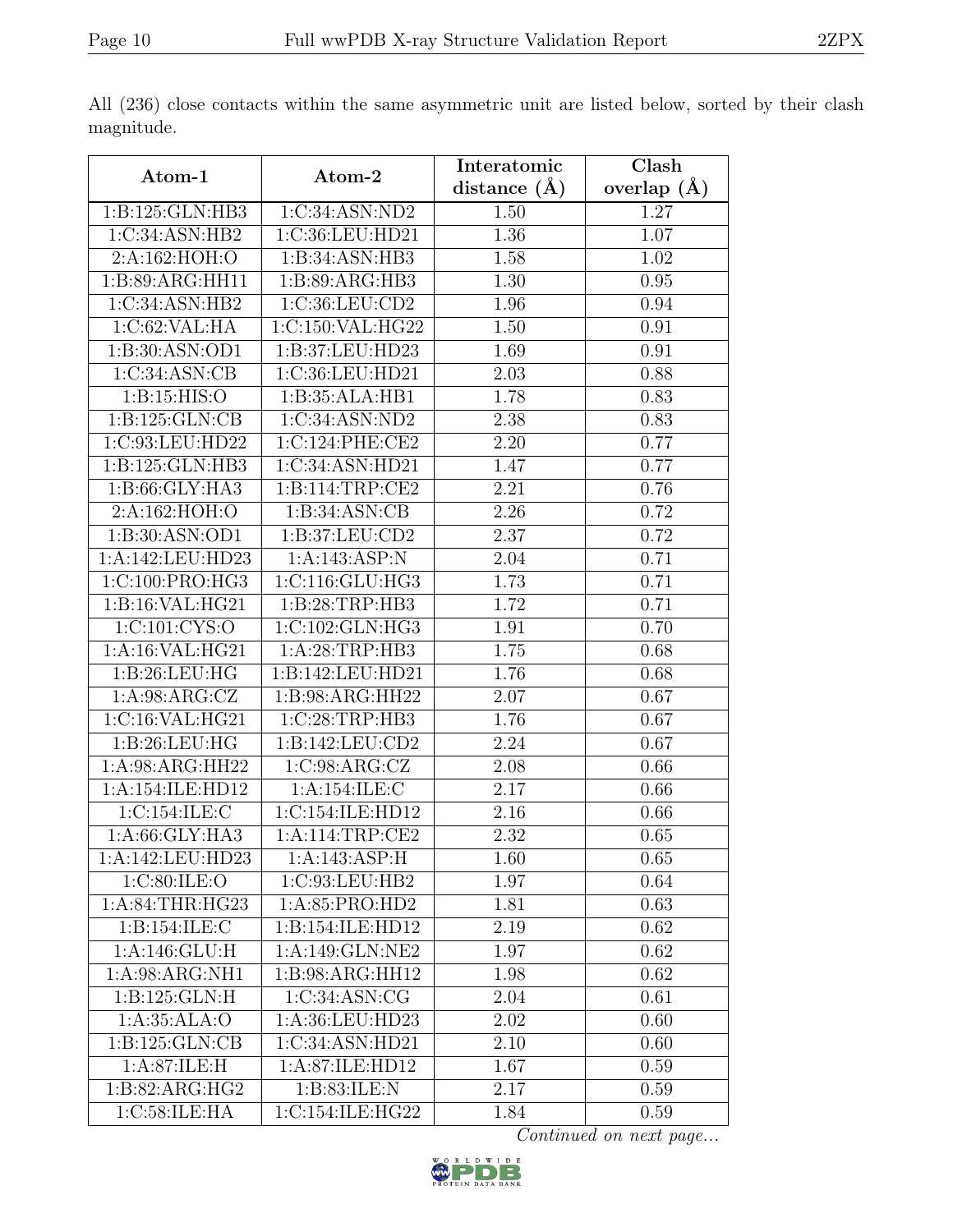| Continuati jibin protibus puga |                                     | Interatomic      | $\overline{\text{Clash}}$ |
|--------------------------------|-------------------------------------|------------------|---------------------------|
| Atom-1                         | Atom-2                              | distance $(\AA)$ | overlap $(\AA)$           |
| 1:B:125:GLN:HB3                | 1:C:34:ASN:HD22                     | 1.58             | 0.59                      |
| 1:B:157:LEU:HD13               | 1:C:155:ILE:HG12                    | 1.84             | 0.59                      |
| 1:A:12:PRO:HD2                 | 1:A:156:ALA:HB3                     | 1.84             | 0.59                      |
| 1:B:58:ILE:HA                  | 1:B:154:ILE:HG22                    | 1.84             | 0.59                      |
| 1: B:98: ARG: CZ               | 1:C:98:ARG:HH22                     | 2.16             | 0.58                      |
| 1:B:89:ARG:HH11                | 1: B:89: ARG:CB                     | 2.12             | 0.58                      |
| 1:C:32:ARG:O                   | $1:C:32: \overline{\text{ARG:HG3}}$ | 2.01             | 0.58                      |
| 1: A:58: ILE: HA               | 1:A:154:ILE:HG22                    | 1.85             | 0.58                      |
| 1:C:87:ILE:HD13                | 1:C:87:ILE:N                        | 2.19             | 0.58                      |
| 1:B:102:GLN:HG3                | 1:C:102:GLN:OE1                     | 2.04             | 0.58                      |
| 1:B:125:GLN:CA                 | 1:C:34:ASN:HD21                     | 2.17             | 0.58                      |
| 1:C:30:ASN:O                   | 1:C:30:ASN:ND2                      | 2.38             | 0.57                      |
| 1:B:72:THR:HA                  | 1:B:101:CYS:CB                      | 2.35             | 0.56                      |
| 1:A:36:LEU:HD21                | 2:C:158:HOH:O                       | $2.05\,$         | $0.56\,$                  |
| 1: A:64:PHE:CE1                | 1:A:76:LEU:HD12                     | 2.41             | 0.56                      |
| 1:C:30:ASN:OD1                 | 1:C:37:LEU:HB3                      | 2.05             | 0.56                      |
| 1:A:16:VAL:CG2                 | 1:A:28:TRP:HB3                      | 2.36             | 0.56                      |
| 1:C:34:ASN:CB                  | 1:C:36:LEU:CD2                      | 2.76             | 0.55                      |
| 1:C:64:PHE:CE1                 | 1:C:76:LEU:HD12                     | 2.42             | 0.55                      |
| 1: A:82: ARG:O                 | 1:A:91:VAL:HG23                     | 2.07             | 0.55                      |
| 1:C:12:PRO:HD2                 | 1:C:156:ALA:HB3                     | 1.87             | 0.55                      |
| 1:C:32:ARG:O                   | 1:C:33:ALA:C                        | 2.44             | 0.55                      |
| 1:C:154:ILE:HD12               | 1:C:154:ILE:O                       | 2.07             | 0.55                      |
| 1: A:30: ASN:O                 | 1:A:32:ARG:N                        | 2.40             | 0.54                      |
| 1: B:16: VAL: CG2              | 1: B:28:TRP:HB3                     | 2.36             | 0.54                      |
| 1: B:57: LEU:HB3               | 1:B:155:ILE:CG2                     | 2.36             | 0.54                      |
| 1:B:76:LEU:HD23                | 1: B: 100: PRO: CG                  | 2.37             | 0.54                      |
| 1: A:57:LEU:HB3                | 1: A: 155: ILE: CG2                 | 2.37             | 0.54                      |
| 1:B:57:LEU:HB3                 | 1:B:155:ILE:HG22                    | 1.88             | 0.54                      |
| 1: A:97: ILE: O                | 1:B:117:PRO:H <sub>D3</sub>         | 2.08             | 0.54                      |
| 1:B:19:ASN:ND2                 | 1:B:29:LEU:HD11                     | 2.23             | 0.54                      |
| 1:B:64:PHE:CE1                 | 1:B:76:LEU:HD12                     | 2.43             | 0.54                      |
| 1:C:19:ASN:ND2                 | 1:C:29:LEU:HD11                     | 2.23             | 0.54                      |
| 1:A:98:ARG:HH12                | 1:C:98:ARG:NH1                      | 2.05             | 0.53                      |
| 1:B:76:LEU:HD23                | 1:B:100:PRO:HG2                     | 1.90             | 0.53                      |
| 1:B:82:ARG:HB2                 | 1:B:93:LEU:HD11                     | 1.89             | 0.53                      |
| 1:C:62:VAL:CA                  | 1:C:150:VAL:HG22                    | 2.33             | 0.53                      |
| 1:A:12:PRO:HD2                 | 1:A:156:ALA:CB                      | 2.38             | 0.53                      |
| 1: A:88: ASN:O                 | 1: A:89: ARG: HG3                   | 2.09             | 0.53                      |
| 1:B:12:PRO:HD2                 | 1:B:156:ALA:HB3                     | 1.89             | 0.53                      |
| 1: B:66: GLY:O                 | 1:B:113:PRO:HA                      | 2.09             | 0.53                      |

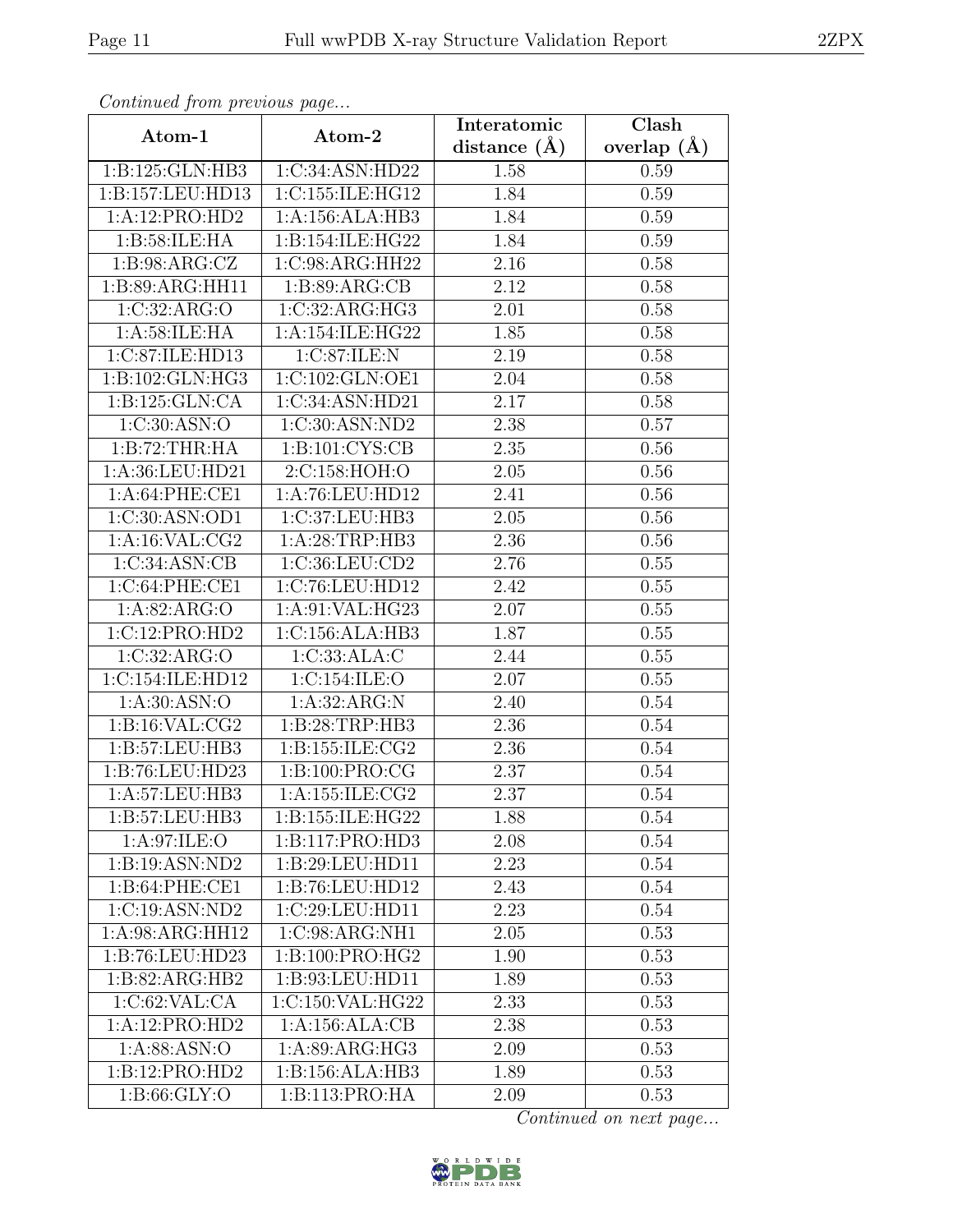| Continued from previous page        |                    | Interatomic      | $\overline{\text{Clash}}$ |
|-------------------------------------|--------------------|------------------|---------------------------|
| Atom-1                              | Atom-2             | distance $(\AA)$ | overlap $(A)$             |
| 1:A:8:PRO:HB3                       | 1:C:53:GLU:OE1     | 2.09             | 0.53                      |
| 1:C:76:LEU:HD23                     | 1:C:100:PRO:CD     | 2.38             | 0.53                      |
| 1: A: 57: LEU: HB3                  | 1:A:155:ILE:HG22   | 1.91             | 0.53                      |
| 1:C:16:VAL:CG2                      | 1:C:28:TRP:HB3     | 2.38             | 0.52                      |
| 1:C:93:LEU:HD22                     | 1:C:124:PHE:CD2    | 2.45             | 0.52                      |
| 1:C:20:PRO:HB2                      | 1:C:21:GLN:NE2     | 2.25             | 0.52                      |
| 1:B:20:PRO:HB2                      | 1:B:21:GLN:NE2     | 2.25             | 0.51                      |
| 1:A:49:VAL:HG22                     | 1:A:131:ARG:HG2    | 1.93             | 0.51                      |
| 1:A:154:ILE:HD12                    | 1:A:154:ILE:O      | 2.10             | 0.51                      |
| 1: B: 45: ASP:O                     | 1:B:47:GLN:HG3     | 2.11             | 0.51                      |
| 1:C:76:LEU:HD23                     | 1:C:100:PRO:HG2    | 1.93             | 0.51                      |
| 1:B:98:ARG:NH1                      | 1:C:98:ARG:HH12    | 2.08             | 0.51                      |
| 1:C:12:PRO:HD2                      | 1:C:156:ALA:CB     | 2.41             | 0.51                      |
| 1:C:57:LEU:HB3                      | 1:C:155:ILE:CG2    | 2.40             | 0.51                      |
| 1:B:66:GLY:HA3                      | 1:B:114:TRP:NE1    | 2.25             | 0.51                      |
| 1:C:76:LEU:HD23                     | 1:C:100:PRO:CG     | 2.40             | 0.51                      |
| 1:B:30:ASN:H                        | 1:B:30:ASN:HD22    | 1.59             | 0.51                      |
| 1:B:76:LEU:HD11                     | 1:B:141:TYR:HD1    | 1.76             | 0.51                      |
| 1:C:66:GLY:HA3                      | 1:C:114:TRP:NE1    | 2.26             | 0.50                      |
| 1:A:117:PRO:HD2                     | 1:C:98:ARG:HD3     | 1.93             | 0.50                      |
| 1:B:76:LEU:HD23                     | 1:B:100:PRO:CD     | 2.42             | 0.50                      |
| 1:C:19:ASN:CB                       | 1:C:29:LEU:HD11    | 2.42             | 0.50                      |
| 1:B:72:THR:HA                       | 1:B:101:CYS:HB2    | 1.92             | 0.50                      |
| 1:C:87:ILE:O                        | 1:C:88:ASN:OD1     | 2.30             | 0.50                      |
| 1:B:154:ILE:HD12                    | 1:B:154:ILE:O      | 2.12             | 0.50                      |
| 1:A:19:ASN:CB                       | 1: A:29: LEU: HD11 | 2.42             | 0.49                      |
| 1:A:57:LEU:O                        | 1:A:154:ILE:HA     | 2.12             | 0.49                      |
| 1: A:65: SER:HB3                    | 1:A:143:ASP:HB2    | 1.94             | 0.49                      |
| $1:B:138:ARG:\overline{\text{NH2}}$ | 1: B: 141: TYR: OH | 2.45             | 0.49                      |
| 1:C:63:LEU:HB2                      | 1:C:149:GLN:O      | 2.12             | 0.49                      |
| 1: A:98: ARG:HD3                    | 1:B:117:PRO:HD2    | 1.94             | 0.49                      |
| 1:B:12:PRO:HD2                      | 1:B:156:ALA:CB     | 2.41             | 0.49                      |
| 1:A:82:ARG:HB2                      | 1:A:93:LEU:HD11    | 1.95             | 0.49                      |
| 1:C:57:LEU:HB3                      | 1:C:155:ILE:HG22   | 1.93             | 0.49                      |
| 1:B:61:GLN:HG2                      | 1:B:62:VAL:N       | 2.27             | 0.49                      |
| 1:A:61:GLN:HG2                      | 1:A:62:VAL:N       | 2.28             | 0.49                      |
| 1: A:64:PHE:CD1                     | 1:A:76:LEU:HD12    | 2.47             | 0.49                      |
| 1:B:76:LEU:CD2                      | 1:B:100:PRO:HG2    | 2.44             | 0.48                      |
| 1:C:45:ASP:O                        | 1:C:47:GLN:HG3     | 2.13             | 0.48                      |
| 1: B: 19: ASN: CB                   | 1:B:29:LEU:HD11    | 2.43             | 0.48                      |
| 1:C:144:PHE:N                       | 1:C:144:PHE:CD2    | 2.79             | 0.48                      |

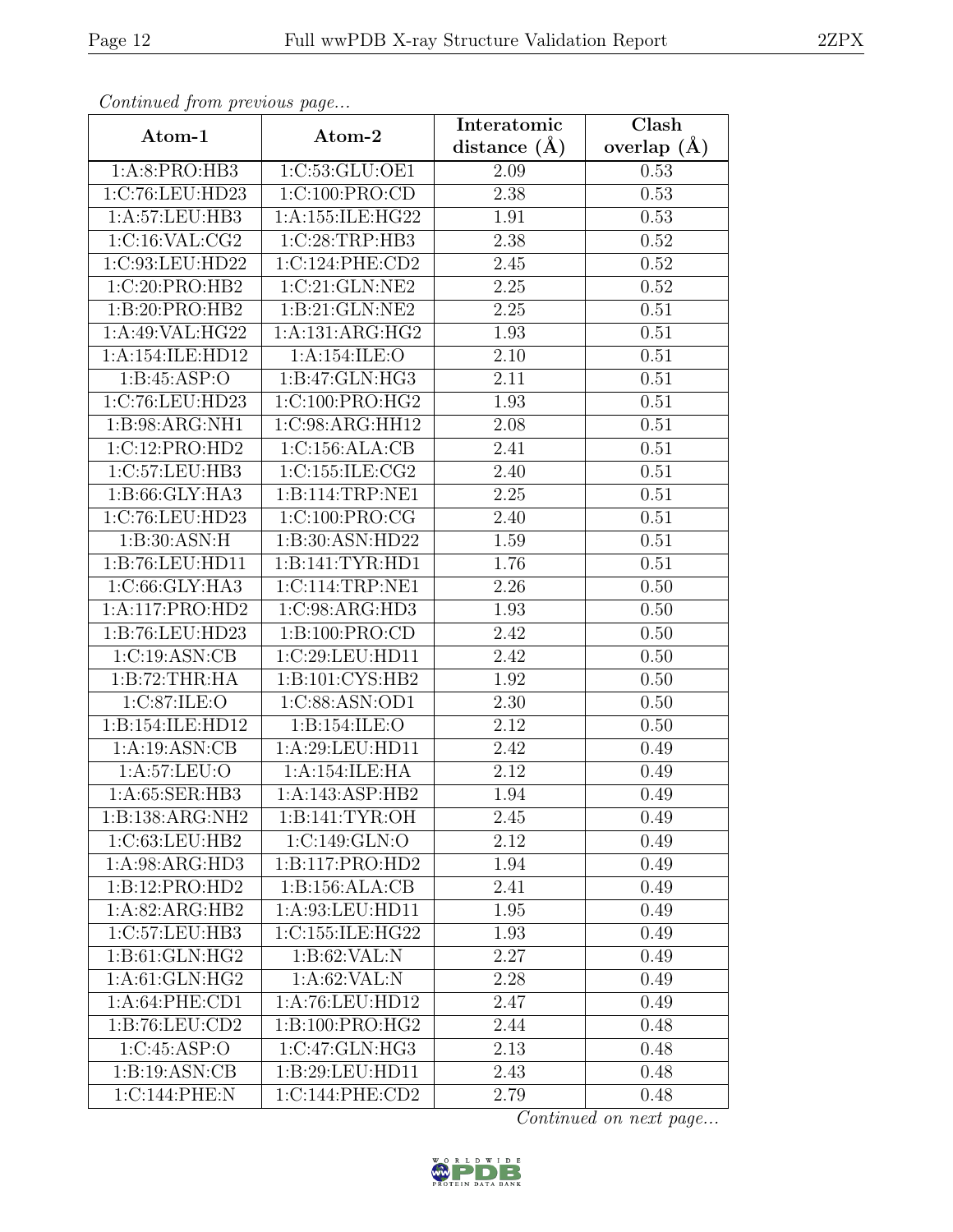| Continued from previous page |                                    | Interatomic    | Clash         |
|------------------------------|------------------------------------|----------------|---------------|
| Atom-1                       | Atom-2                             | distance $(A)$ | overlap $(A)$ |
| 1:A:100:PRO:HG3              | $1:$ A:116: $GLU$ :HG3             | 1.94           | 0.48          |
| 1:C:61:GLN:HG2               | 1:C:62:VAL:N                       | 2.28           | 0.48          |
| 1:C:64:PHE:CD1               | 1:C:76:LEU:HD12                    | 2.49           | 0.48          |
| 1: B:40: GLY: C              | 1:B:51:PRO:HG3                     | 2.34           | 0.48          |
| 1:B:64:PHE:CD1               | 1:B:76:LEU:HD12                    | 2.49           | 0.48          |
| 1:B:140:ASP:OD1              | 1:B:140:ASP:N                      | 2.47           | 0.48          |
| 1:C:66:GLY:HA3               | 1:C:114:TRP:CE2                    | 2.49           | 0.48          |
| 1:C:34:ASN:HB2               | 1:C:36:LEU:HD23                    | 1.93           | 0.48          |
| 1: A:40: GLY: C              | 1:A:51:PRO:HG3                     | 2.35           | 0.47          |
| $1:$ A:50:VAL:HG11           | 1:A:126:LEU:HD13                   | 1.95           | 0.47          |
| 1:A:12:PRO:HA                | 1:A:39:ASN:HB2                     | 1.96           | 0.47          |
| 1: A:80: ILE:O               | 1:A:93:LEU:HB2                     | 2.15           | 0.47          |
| 1:B:72:THR:HA                | 1:B:101:CYS:HB3                    | 1.95           | 0.47          |
| 1:B:82:ARG:O                 | 1:B:83:ILE:HG12                    | 2.14           | 0.47          |
| 1:C:49:VAL:HG22              | 1:C:131:ARG:HG2                    | 1.96           | 0.47          |
| 1:B:63:LEU:HD12              | 1:B:149:GLN:HG2                    | 1.96           | 0.47          |
| 1:C:12:PRO:HA                | 1:C:39:ASN:HB2                     | 1.97           | 0.47          |
| 1:B:100:PRO:HG3              | 1:B:116:GLU:HG3                    | 1.96           | 0.46          |
| 1:B:50:VAL:HG11              | 1:B:126:LEU:HD13                   | 1.96           | 0.46          |
| 1:A:19:ASN:ND2               | 1:A:29:LEU:HD11                    | 2.30           | 0.46          |
| 1:C:50:VAL:HG11              | 1:C:126:LEU:HD13                   | 1.97           | 0.46          |
| 1: B:26:LEU:HG               | 1:B:142:LEU:HD22                   | 1.97           | 0.46          |
| 1:B:138:ARG:C                | 1:B:140:ASP:H                      | 2.19           | 0.46          |
| 1: B: 57: LEU: O             | 1:B:154:ILE:HA                     | 2.15           | 0.46          |
| 1:C:57:LEU:O                 | 1:C:154:ILE:HA                     | 2.16           | 0.46          |
| 1:C:87:ILE:HG22              | 1:C:88:ASN:H                       | 1.80           | 0.46          |
| 1:A:20:PRO:HB2               | 1:A:21:GLN:NE2                     | 2.31           | 0.46          |
| 1:B:12:PRO:HA                | 1:B:39:ASN:HB2                     | 1.97           | 0.46          |
| 1:B:22:ALA:O                 | 1:B:24:GLY:N                       | 2.48           | 0.46          |
| 1:B:35:ALA:O                 | 1:B:36:LEU:HD23                    | 2.16           | 0.46          |
| 1:C:12:PRO:HB3               | 1:C:41:VAL:HG23                    | 1.98           | 0.46          |
| 1:C:60:SER:HB2               | 1:C:152:PHE:HD1                    | 1.80           | 0.46          |
| 1:C:22:ALA:O                 | $1:C:24:\overline{GLY:N}$          | 2.49           | 0.45          |
| 1:A:45:ASP:O                 | 1:A:47:GLN:HG3                     | 2.15           | 0.45          |
| 1:A:117:PRO:HD3              | 1:C:97:ILE:O                       | 2.17           | 0.45          |
| $1:\overline{C:89:ARG:HA}$   | $1:C:90:\overline{\text{PRO:HD3}}$ | 1.65           | 0.45          |
| 1:A:72:THR:HA                | $1:A:101:CYS:H\overline{B3}$       | 1.99           | 0.45          |
| 1:C:21:GLN:C                 | 1:C:23:GLU:H                       | 2.19           | 0.45          |
| 1:C:83:ILE:HG22              | 1:C:83:ILE:O                       | 2.16           | 0.45          |
| 1:A:138:ARG:NH2              | 1: A:141:TYR:HE1                   | 2.15           | 0.45          |
| 1:B:49:VAL:HG22              | 1:B:131:ARG:HG2                    | 1.98           | 0.45          |

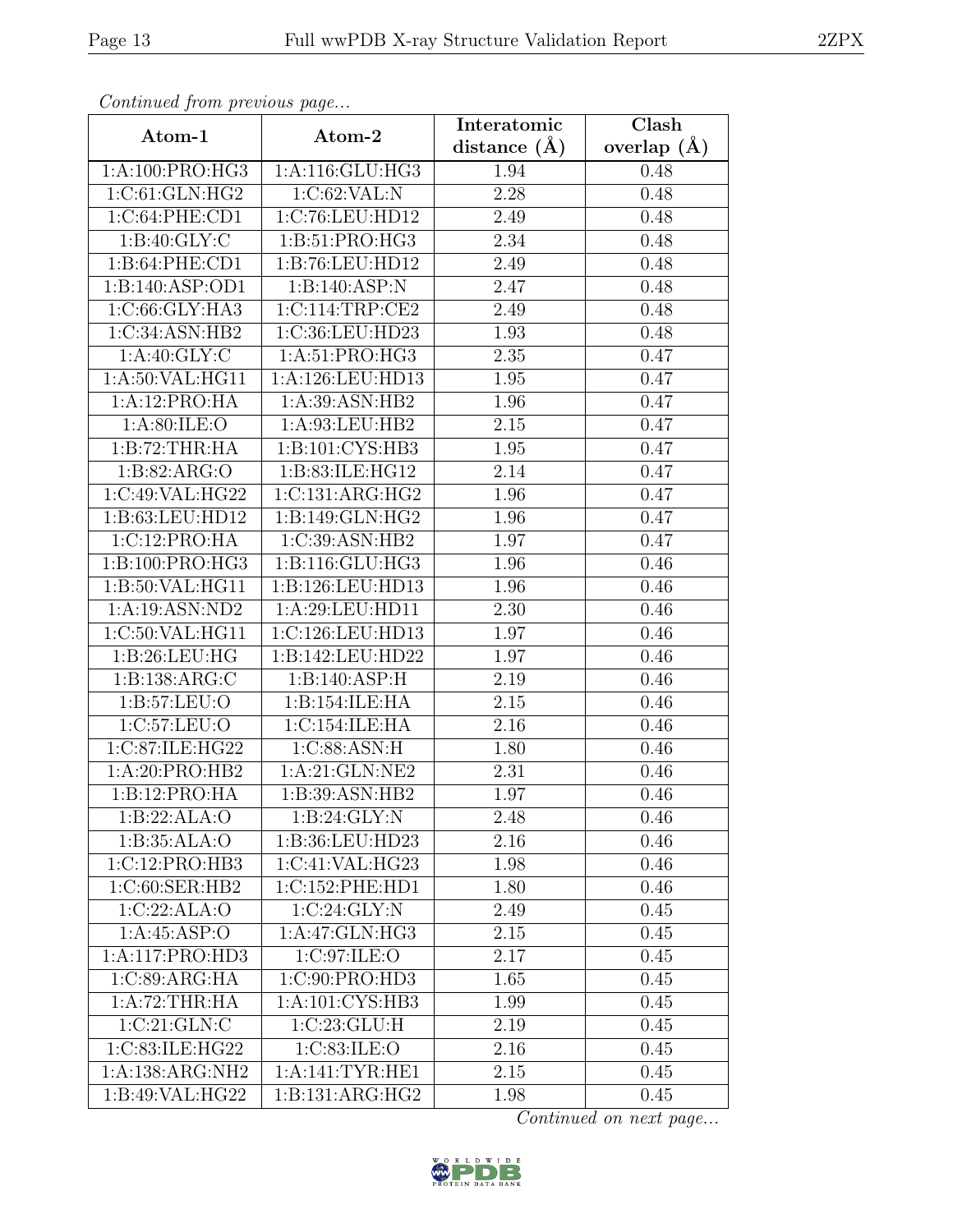| Continued from previous page |                            | Interatomic       | Clash         |
|------------------------------|----------------------------|-------------------|---------------|
| Atom-1                       | Atom-2                     | distance $(A)$    | overlap $(A)$ |
| 1: B:56: TYR: CG             | 1:B:126:LEU:HD12           | 2.51              | 0.45          |
| 1: B: 125: GLN: C            | 1:C:34:ASN:HD21            | 2.20              | 0.45          |
| 1:A:30:ASN:ND2               | 1:A:37:LEU:HD23            | 2.32              | 0.45          |
| 1:C:19:ASN:CG                | 1:C:29:LEU:HD11            | 2.38              | 0.44          |
| 1:C:40:GLY:C                 | 1:C:51:PRO:HG3             | 2.37              | 0.44          |
| 1: B:21: GLN: C              | 1: B: 23: GLU: H           | 2.20              | 0.44          |
| 1: B: 125: GLN: H            | 1:C:34:ASN:ND2             | 2.15              | 0.44          |
| 1:C:144:PHE:C                | 1:C:146:GLU:H              | 2.20              | 0.44          |
| 1: A:56: TYR: CG             | 1:A:126:LEU:HD12           | 2.53              | 0.44          |
| 1:A:83:ILE:HD12              | 1: A:83: ILE:N             | 2.32              | 0.44          |
| 1:A:19:ASN:HB2               | 1:A:29:LEU:HD11            | 2.00              | 0.44          |
| 1:C:19:ASN:HD22              | 1:C:29:LEU:HD21            | 1.82              | 0.44          |
| 1:C:84:THR:OG1               | 1:C:85:PRO:HD2             | 2.18              | 0.44          |
| 1:B:30:ASN:O                 | 1:B:31:ARG:C               | 2.51              | 0.44          |
| 1:A:72:THR:HB                | $1:A:102:GLN:\overline{C}$ | 2.38              | 0.44          |
| 1:A:13:VAL:HG22              | 1:A:14:ALA:N               | 2.32              | 0.43          |
| 1:B:13:VAL:HG22              | 1:B:14:ALA:N               | 2.33              | 0.43          |
| 1: A:89: ARG: HA             | 1:A:90:PRO:HD3             | 1.89              | 0.43          |
| 1: A:50: VAL: HA             | 1:A:51:PRO:HD3             | 1.81              | 0.43          |
| 1:A:72:THR:HA                | 1: A: 101: CYS: CB         | 2.48              | 0.43          |
| 1:B:82:ARG:CG                | 1:B:83:ILE:N               | 2.82              | 0.43          |
| 1:C:100:PRO:CG               | 1: C: 116: GLU: HG3        | 2.44              | 0.43          |
| 1:A:81:SER:HA                | 1:A:91:VAL:O               | 2.18              | 0.43          |
| 1:C:56:TYR:CG                | 1:C:126:LEU:HD12           | $\overline{2.54}$ | 0.43          |
| 1: A:50: VAL: CG2            | 1:A:130:ASP:HB2            | 2.49              | 0.43          |
| 1: B: 19: ASN: CG            | 1:B:29:LEU:HD11            | 2.39              | 0.43          |
| 1: B:80: ILE:O               | 1:B:93:LEU:HB2             | 2.19              | 0.43          |
| 1:B:143:ASP:OD1              | 1:B:149:GLN:NE2            | 2.51              | 0.43          |
| 1:A:66:GLY:HA3               | 1:A:114:TRP:CZ2            | 2.54              | 0.42          |
| 1: A:69: CYS: HA             | 1: A:70: PRO:HD3           | 1.86              | 0.42          |
| 1:B:19:ASN:HB2               | 1:B:29:LEU:HD11            | 2.00              | 0.42          |
| 1:B:77:THR:HG22              | 1:B:97:ILE:HG23            | 2.01              | 0.42          |
| 1: B: 126: LEU: CD1          | 1:B:132:LEU:HD11           | 2.50              | 0.42          |
| 1:B:136:ILE:HG13             | 1:B:136:ILE:O              | 2.19              | 0.42          |
| 1:A:114:TRP:HA               | 1:C:99:SER:OG              | 2.18              | 0.42          |
| 1:A:22:ALA:O                 | 1: A:24: GLY:N             | 2.52              | 0.42          |
| 1:B:66:GLY:HA3               | 1:B:114:TRP:CZ2            | 2.53              | 0.42          |
| 1:C:63:LEU:H                 | 1:C:150:VAL:CG2            | 2.33              | 0.42          |
| 1:C:77:THR:HG22              | 1:C:97:ILE:HG23            | 2.00              | 0.42          |
| 1:A:85:PRO:HG3               | 1:A:129:GLY:O              | 2.19              | 0.42          |
| 1:A:154:ILE:C                | 1:A:154:ILE:CD1            | 2.86              | 0.42          |

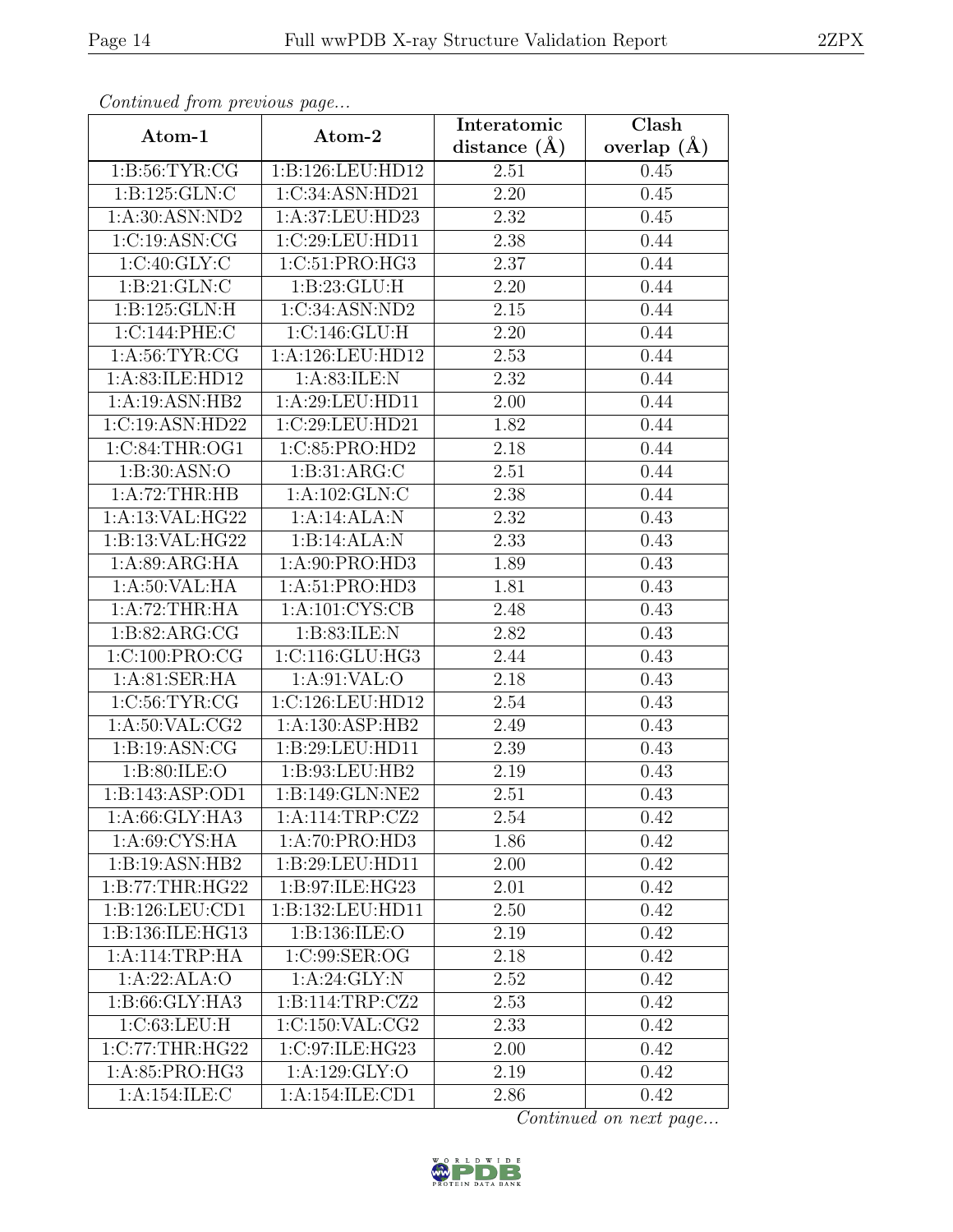|                   |                                             | Interatomic       | Clash           |
|-------------------|---------------------------------------------|-------------------|-----------------|
| Atom-1            | Atom-2                                      | distance $(\AA)$  | overlap $(\AA)$ |
| 1: B:69: CYS: HA  | 1:B:70:PRO:HD3                              | 1.84              | 0.42            |
| 1:A:58:ILE:HG23   | 1:A:154:ILE:HG22                            | 2.02              | 0.42            |
| 1:B:58:ILE:HG23   | 1:B:154:ILE:HG22                            | 2.02              | 0.42            |
| 1:C:154:ILE:C     | 1:C:154:ILE:CD1                             | 2.86              | 0.42            |
| 1:A:155:ILE:HG12  | 1:C:157:LEU:HD13                            | $\overline{2.01}$ | 0.42            |
| 1:B:30:ASN:HD22   | 1:B:30:ASN:N                                | 2.17              | 0.42            |
| 1: B: 146: GLU: H | 1:B:149:GLN:NE2                             | $\overline{2.18}$ | 0.41            |
| 1:C:58:ILE:HG23   | $1:C:154:I\overline{\text{LE}:H\text{G}22}$ | 2.02              | 0.41            |
| 1:C:142:LEU:HD13  | 1:C:144:PHE:CD1                             | 2.56              | 0.41            |
| 1: A:88: ASN: C   | 1:A:89:ARG:HG3                              | 2.41              | 0.41            |
| 1:A:21:GLN:C      | 1:A:23:GLU:H                                | $\overline{2.23}$ | 0.41            |
| 1:C:141:TYR:O     | 1:C:142:LEU:C                               | 2.59              | 0.41            |
| 1:A:12:PRO:HB3    | 1:A:41:VAL:HG23                             | 2.01              | 0.41            |
| 1:A:19:ASN:CG     | 1:A:29:LEU:HD11                             | 2.41              | 0.41            |
| 1:C:50:VAL:CG2    | 1:C:130:ASP:HB2                             | 2.51              | 0.41            |
| 1:A:157:LEU:HD13  | 1:B:155:ILE:HG12                            | 2.02              | 0.41            |
| 1:C:76:LEU:CD2    | 1:C:100:PRO:HG2                             | 2.51              | 0.41            |
| 1:C:138:ARG:NH2   | 1:C:141:TYR:HE1                             | 2.19              | 0.41            |
| 1:B:50:VAL:HA     | 1: B:51: PRO:HD3                            | 1.83              | 0.40            |
| 1:A:77:THR:HG22   | 1:A:97:ILE:HG23                             | 2.02              | 0.40            |
| 1:B:13:VAL:CG2    | 1:B:14:ALA:N                                | 2.85              | 0.40            |
| 1: B:50: VAL: CG2 | 1:B:130:ASP:HB2                             | 2.52              | 0.40            |
| 1:C:136:ILE:O     | 1:C:136:ILE:HG13                            | $\overline{2.21}$ | 0.40            |
| 1:C:9:SER:HB3     | 1:C:10:ASP:H                                | 1.67              | 0.40            |
| 1:C:34:ASN:CG     | 1:C:36:LEU:HD21                             | 2.37              | 0.40            |
| 1:A:76:LEU:HD23   | 1:A:100:PRO:CD                              | 2.51              | 0.40            |
| 1:A:142:LEU:CD2   | 1:A:143:ASP:N                               | 2.80              | 0.40            |
| 1:C:19:ASN:HB2    | 1:C:29:LEU:HD11                             | $\overline{2.02}$ | 0.40            |
| 1:C:59:TYR:O      | 1:C:60:SER:HB2                              | 2.22              | 0.40            |
| 1:C:69:CYS:HA     | 1:C:70:PRO:HD3                              | 1.84              | 0.40            |
| 1:A:98:ARG:CZ     | 1: B: 98: ARG: NH2                          | 2.81              | 0.40            |
| 1:B:12:PRO:HB3    | 1:B:41:VAL:HG23                             | 2.03              | 0.40            |

All (2) symmetry-related close contacts are listed below. The label for Atom-2 includes the symmetry operator and encoded unit-cell translations to be applied.

| Atom-1         | Atom-2                | Interatomic<br>distance $(A)$ | Clash<br>overlap (A |
|----------------|-----------------------|-------------------------------|---------------------|
| 1:A:21:GLN:NE2 | 1:C:31:ARG:NH2[2 554] | 1.83                          | $\rm 0.37$          |
| 1:B:32:ARG:NH2 | 1:C:10:ASP:OD1[4]     | 2.00                          | 0.20                |

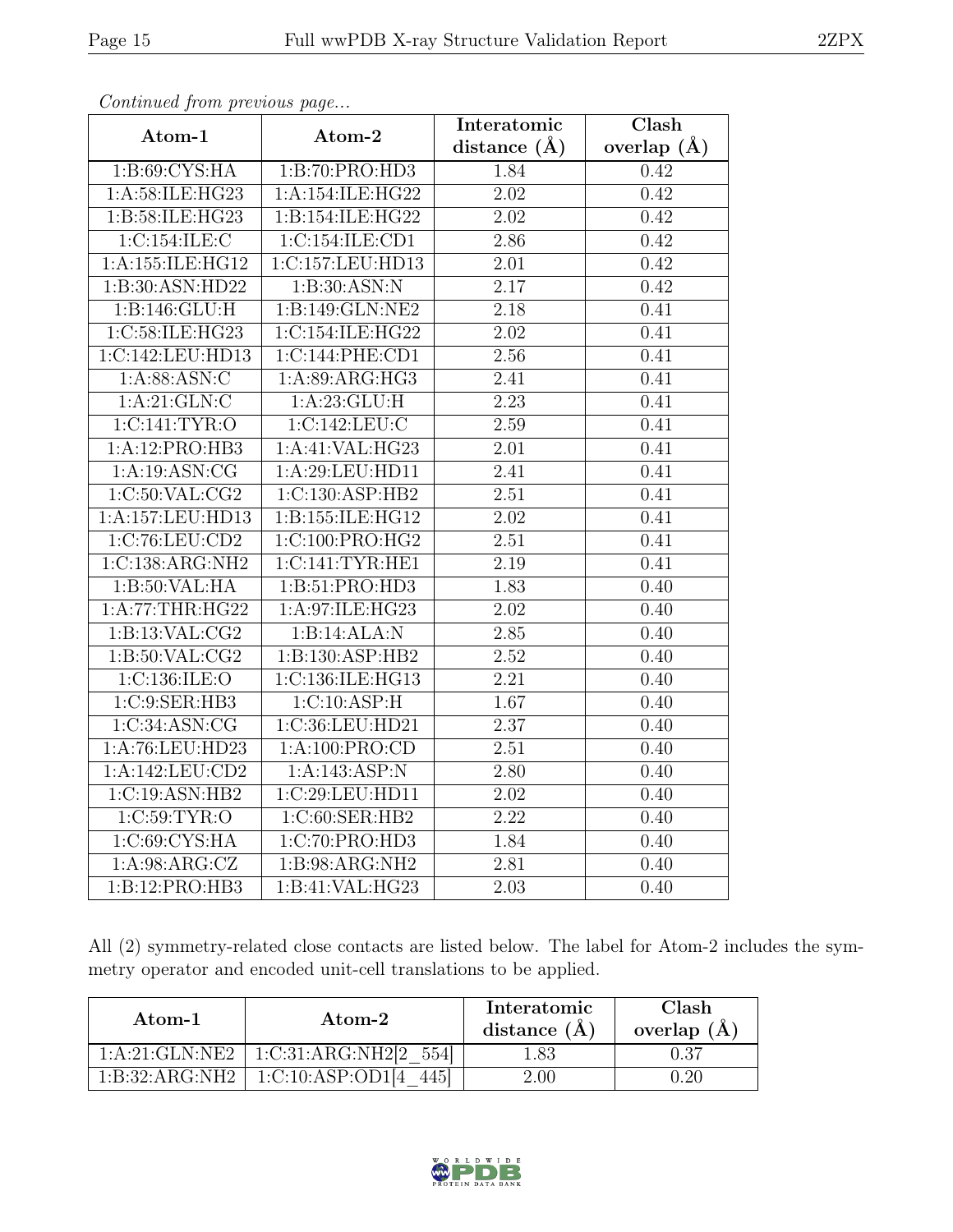# 5.3 Torsion angles  $(i)$

#### 5.3.1 Protein backbone (i)

In the following table, the Percentiles column shows the percent Ramachandran outliers of the chain as a percentile score with respect to all X-ray entries followed by that with respect to entries of similar resolution.

The Analysed column shows the number of residues for which the backbone conformation was analysed, and the total number of residues.

| Mol | Chain         | Analysed                      | Favoured     | Allowed   Outliers |           | Percentiles |             |
|-----|---------------|-------------------------------|--------------|--------------------|-----------|-------------|-------------|
|     |               | $138/157$ (88\%)   111 (80\%) |              | $19(14\%)$         | $8(6\%)$  | 1           | $\sqrt{2}$  |
|     | <sub>B</sub>  | $138/157$ (88%)   118 (86%)   |              | $10(7\%)$          | $10(7\%)$ | $1\,$       |             |
|     | $\mathcal{C}$ | $138/157$ (88\%)   111 (80\%) |              | $19(14\%)$         | $8(6\%)$  |             | $\sqrt{2}$  |
| All | All           | 414/471(88%)                  | 340 $(82\%)$ | 48 (12\%)          | $26(6\%)$ |             | $\boxed{2}$ |

All (26) Ramachandran outliers are listed below:

| Mol            | Chain                                                                                                                                           | Res              | Type                      |
|----------------|-------------------------------------------------------------------------------------------------------------------------------------------------|------------------|---------------------------|
| $\overline{1}$ | $\overline{A}$                                                                                                                                  | $\overline{23}$  | $\overline{\mathrm{GLU}}$ |
| $\overline{1}$ | $\frac{\overline{A}}{\overline{A}}$                                                                                                             | $\overline{37}$  | <b>LEU</b>                |
| $\overline{1}$ |                                                                                                                                                 | $\overline{51}$  | <b>PRO</b>                |
| $\overline{1}$ | $\frac{\overline{A}}{B}$                                                                                                                        | $\overline{72}$  | <b>THR</b>                |
| $\overline{1}$ |                                                                                                                                                 | $\overline{23}$  | <b>GLU</b>                |
| $\overline{1}$ | $\overline{\mathbf{B}}$                                                                                                                         | $\overline{32}$  | $\rm{ARG}$                |
| $\overline{1}$ | $\overline{\mathbf{B}}$                                                                                                                         | $\overline{37}$  | LEU                       |
| $\overline{1}$ | $\overline{\mathrm{B}}$                                                                                                                         | $\overline{51}$  | <b>PRO</b>                |
| $\overline{1}$ | $\overline{\mathrm{B}}$                                                                                                                         | $\overline{72}$  | <b>THR</b>                |
| $\overline{1}$ | $\overline{B}$                                                                                                                                  | 86               | <b>ALA</b>                |
| $\overline{1}$ | $\frac{\overline{C}}{\overline{C}}$ $\frac{\overline{C}}{\overline{C}}$ $\frac{\overline{C}}{\overline{C}}$ $\frac{\overline{C}}{\overline{C}}$ | $\overline{10}$  | <b>ASP</b>                |
| $\overline{1}$ |                                                                                                                                                 | 23               | $\overline{\text{GLU}}$   |
| $\overline{1}$ |                                                                                                                                                 | 37               | <b>LEU</b>                |
| $\overline{1}$ |                                                                                                                                                 | $\overline{51}$  | $\overline{\text{PRO}}$   |
| $\overline{1}$ |                                                                                                                                                 | $72\,$           | <b>THR</b>                |
| $\overline{1}$ |                                                                                                                                                 | 101              | <b>CYS</b>                |
| $\overline{1}$ |                                                                                                                                                 | 144              | PHE                       |
| $\overline{1}$ | $\overline{A}$                                                                                                                                  | $\overline{10}$  | <b>ASP</b>                |
| $\overline{1}$ | $\overline{A}$                                                                                                                                  | $\overline{31}$  | $\overline{\rm{ARG}}$     |
| $\overline{1}$ | $\overline{A}$                                                                                                                                  | $\overline{33}$  | <b>ALA</b>                |
| $\overline{1}$ | $\overline{\mathbf{B}}$                                                                                                                         | $\overline{3}4$  | $\overline{\mathrm{ASN}}$ |
| $\overline{1}$ | $\frac{\overline{A}}{\overline{B}}$                                                                                                             | 86               | <b>ALA</b>                |
| $\overline{1}$ |                                                                                                                                                 | 142              | LEU                       |
| $\overline{1}$ | $\overline{\rm C}$                                                                                                                              | $\overline{145}$ | <b>ALA</b>                |

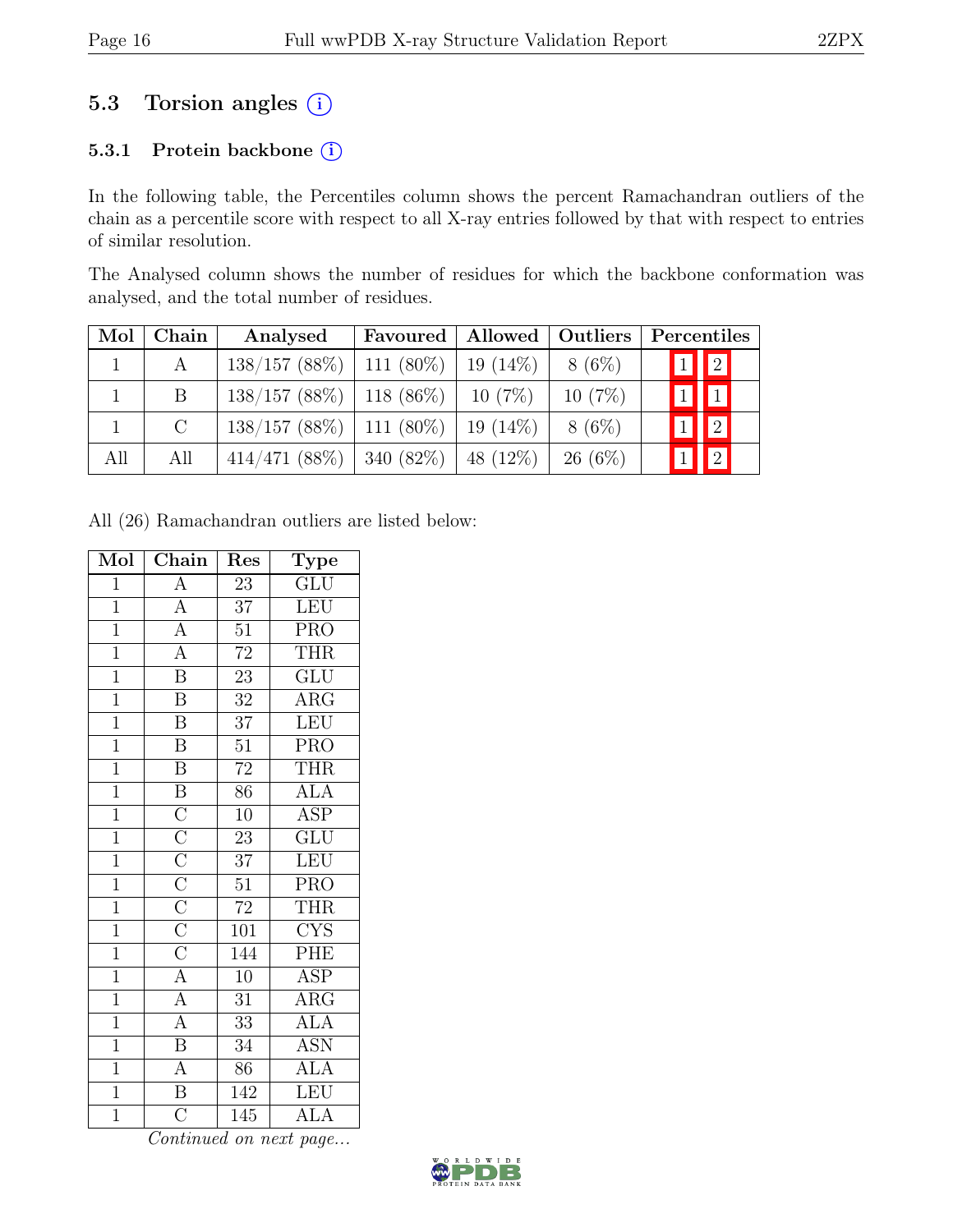Continued from previous page...

| Mol | Chain | Res | Type |
|-----|-------|-----|------|
|     |       |     |      |
|     |       | 139 |      |

#### 5.3.2 Protein sidechains  $(i)$

In the following table, the Percentiles column shows the percent sidechain outliers of the chain as a percentile score with respect to all X-ray entries followed by that with respect to entries of similar resolution.

The Analysed column shows the number of residues for which the sidechain conformation was analysed, and the total number of residues.

| Mol | Chain   | Analysed           | Rotameric    | Outliers  |    | Percentiles |
|-----|---------|--------------------|--------------|-----------|----|-------------|
|     |         | $120/133$ (90%)    | 114 (95%)    | 6(5%)     | 24 | 46          |
|     | B       | $120/133$ (90%)    | 113 $(94\%)$ | 7(6%)     | 20 | 38          |
|     | $\rm C$ | $120/133$ (90%)    | 113 $(94\%)$ | 7(6%)     | 20 | 38          |
| All | All     | $360/399$ $(90\%)$ | 340 $(94\%)$ | $20(6\%)$ | 21 | 40          |

All (20) residues with a non-rotameric sidechain are listed below:

| Mol            | $Ch\overline{ain}$                                                                                          | Res              | Type                           |
|----------------|-------------------------------------------------------------------------------------------------------------|------------------|--------------------------------|
| $\mathbf 1$    | $\overline{A}$                                                                                              | 31               | $\overline{\rm{ARG}}$          |
| $\mathbf{1}$   | $\overline{\rm A}$                                                                                          | 63               | <b>LEU</b>                     |
| $\mathbf{1}$   | $\overline{A}$                                                                                              | 82               | $\overline{\text{A}}\text{RG}$ |
| $\overline{1}$ | $\overline{A}$                                                                                              | 91               | $\overline{\text{VAL}}$        |
| $\mathbf{1}$   | $\overline{A}$                                                                                              | 120              | <b>LEU</b>                     |
| $\overline{1}$ | $\overline{A}$                                                                                              | 144              | PHE                            |
| $\mathbf{1}$   | $\overline{\text{B}}$                                                                                       | 30               | <b>ASN</b>                     |
| $\overline{1}$ | $\overline{\mathrm{B}}$                                                                                     | 63               | <b>LEU</b>                     |
| $\mathbf{1}$   | $\overline{\mathbf{B}}$                                                                                     | 89               | $\rm{ARG}$                     |
| $\mathbf{1}$   | $\overline{\mathrm{B}}$                                                                                     | 98               | $\rm{ARG}$                     |
| $\mathbf{1}$   | $\overline{\mathbf{B}}$                                                                                     | 120              | <b>LEU</b>                     |
| $\mathbf{1}$   | $\overline{\mathrm{B}}$                                                                                     | 140              | $\overline{A}SP$               |
| $\mathbf{1}$   | $\overline{B}$                                                                                              | 144              | PHE                            |
| $\mathbf{1}$   |                                                                                                             | 34               | <b>ASN</b>                     |
| $\overline{1}$ |                                                                                                             | 63               | <b>LEU</b>                     |
| $\mathbf{1}$   |                                                                                                             | 89               | $\rm{ARG}$                     |
| $\mathbf{1}$   |                                                                                                             | 120              | LEU                            |
| $\mathbf{1}$   | $\frac{\overline{C}}{\overline{C}}$ $\frac{\overline{C}}{\overline{C}}$ $\frac{\overline{C}}{\overline{C}}$ | $\overline{1}42$ | <b>LEU</b>                     |
| $\overline{1}$ |                                                                                                             | 144              | PHE                            |
| $\overline{1}$ |                                                                                                             | 146              | GLU                            |

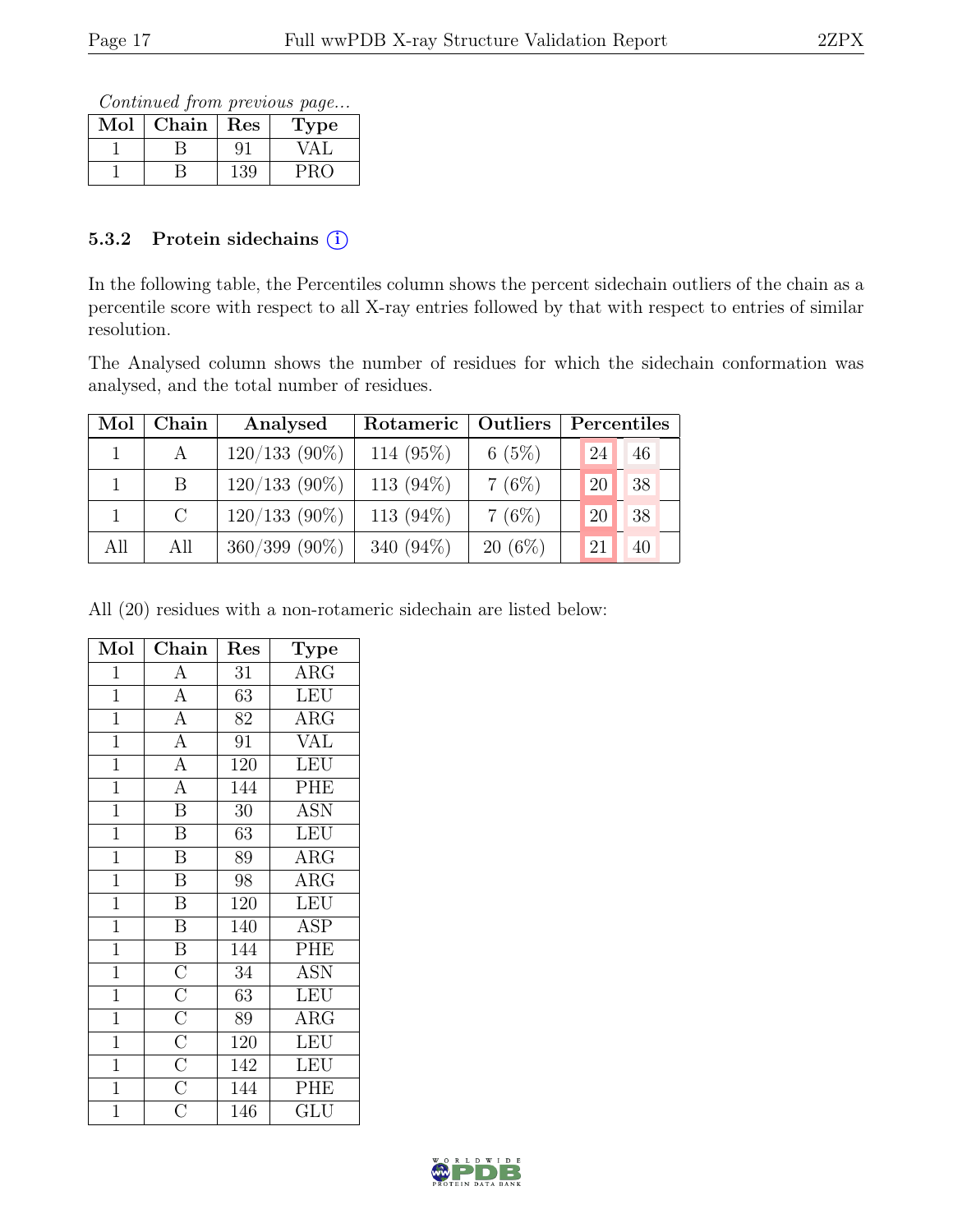Sometimes sidechains can be flipped to improve hydrogen bonding and reduce clashes. All (10) such sidechains are listed below:

| Mol | Chain   | Res | <b>Type</b> |
|-----|---------|-----|-------------|
| 1   |         | 21  | <b>GLN</b>  |
| 1   | А       | 112 | <b>ASN</b>  |
| 1   | А       | 125 | <b>GLN</b>  |
| 1   | А       | 149 | GLN         |
| 1   | В       | 21  | GLN         |
| 1   | В       | 125 | <b>GLN</b>  |
| 1   | B       | 149 | GLN         |
| 1   | $\rm C$ | 21  | <b>GLN</b>  |
| 1   | С       | 88  | <b>ASN</b>  |
|     | ( )     | 125 | GLN         |

#### 5.3.3 RNA  $(i)$

There are no RNA molecules in this entry.

### 5.4 Non-standard residues in protein, DNA, RNA chains  $(i)$

There are no non-standard protein/DNA/RNA residues in this entry.

#### 5.5 Carbohydrates  $(i)$

There are no monosaccharides in this entry.

### 5.6 Ligand geometry  $(i)$

There are no ligands in this entry.

#### 5.7 Other polymers  $(i)$

There are no such residues in this entry.

### 5.8 Polymer linkage issues (i)

There are no chain breaks in this entry.

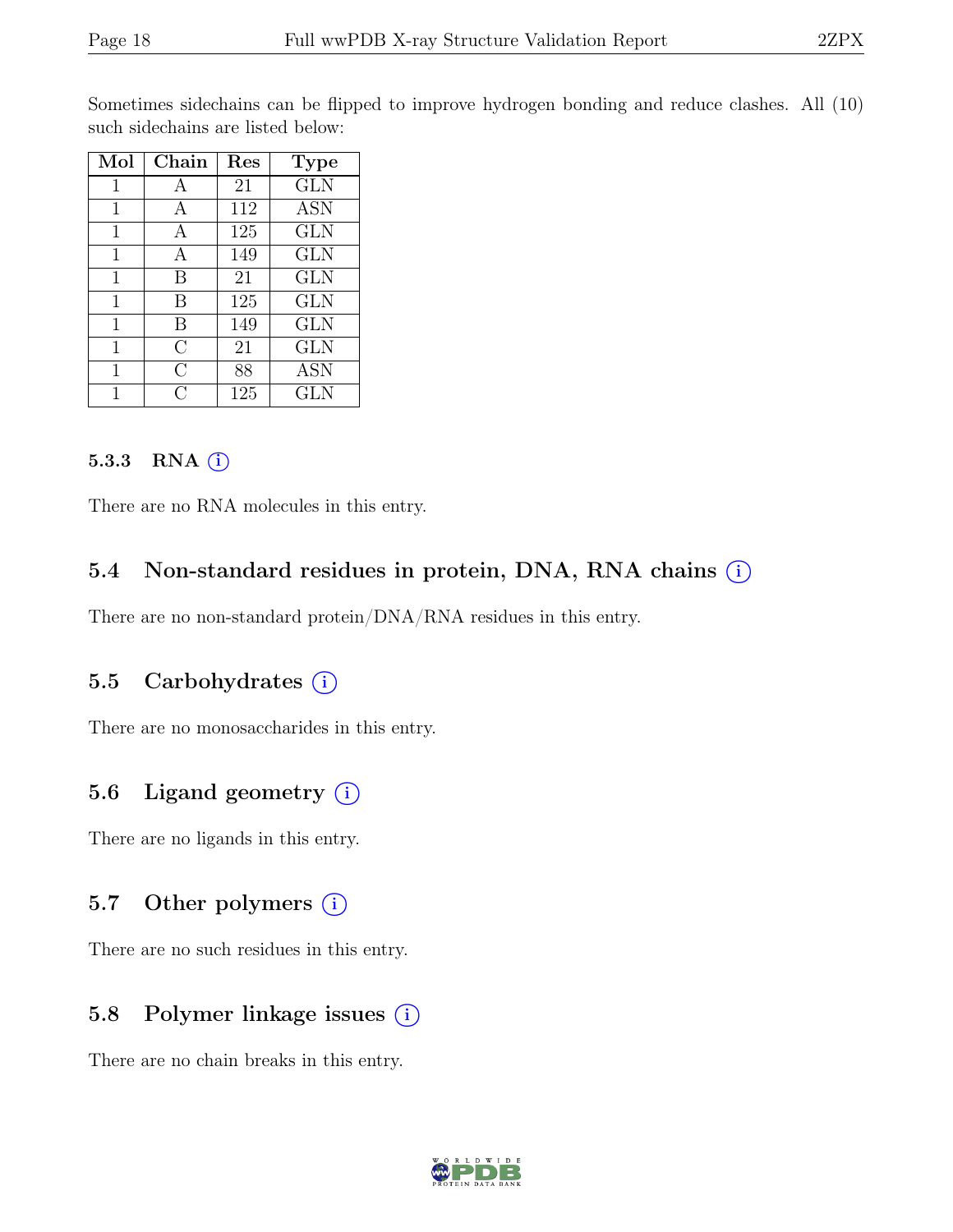# 6 Fit of model and data  $(i)$

# 6.1 Protein, DNA and RNA chains  $(i)$

In the following table, the column labelled ' $\#\text{RSRZ}>2$ ' contains the number (and percentage) of RSRZ outliers, followed by percent RSRZ outliers for the chain as percentile scores relative to all X-ray entries and entries of similar resolution. The OWAB column contains the minimum, median,  $95<sup>th</sup>$  percentile and maximum values of the occupancy-weighted average B-factor per residue. The column labelled 'Q< 0.9' lists the number of (and percentage) of residues with an average occupancy less than 0.9.

| Mol | Chain         | Analysed        | ${ <\hspace{-1.5pt}{\mathrm{RSRZ}} \hspace{-1.5pt}>}$ | $\#\text{RSRZ}\text{>2}$            | $OWAB(A^2)$      | $\rm Q\textcolor{black}{<}0.9$ |
|-----|---------------|-----------------|-------------------------------------------------------|-------------------------------------|------------------|--------------------------------|
|     |               | $142/157(90\%)$ | 0.21                                                  | $4(2\%)$ 53<br>47                   | 46, 74, 111, 128 |                                |
|     | B             | $142/157(90\%)$ | 0.28                                                  | $4(2\%)$ 53<br>47                   | 47, 73, 112, 129 |                                |
|     | $\mathcal{C}$ | $142/157(90\%)$ | 0.43                                                  | $10(7\%)$ $16$ 11                   | 50, 75, 110, 129 |                                |
| All | All           | $426/471(90\%)$ | 0.31                                                  | (4%)<br>36<br>28<br>18 <sup>1</sup> | 46, 74, 112, 129 |                                |

All (18) RSRZ outliers are listed below:

| Mol            | Chain              | Res | <b>Type</b> | <b>RSRZ</b> |
|----------------|--------------------|-----|-------------|-------------|
| 1              | Β                  | 33  | ALA         | 4.1         |
| $\mathbf{1}$   | $\overline{\rm C}$ | 21  | <b>GLN</b>  | 3.9         |
| $\mathbf 1$    | $\overline{\rm C}$ | 157 | <b>LEU</b>  | 3.6         |
| $\mathbf{1}$   | $\overline{C}$     | 23  | GLU         | 3.2         |
| $\mathbf{1}$   | $\boldsymbol{B}$   | 71  | <b>SER</b>  | 3.2         |
| $\mathbf{1}$   | $\overline{\rm C}$ | 69  | <b>CYS</b>  | 3.1         |
| $\mathbf{1}$   | $\overline{C}$     | 71  | SER         | 2.8         |
| $\mathbf{1}$   | $\overline{\rm C}$ | 27  | <b>GLN</b>  | 2.7         |
| $\mathbf{1}$   | $\boldsymbol{B}$   | 75  | <b>LEU</b>  | 2.5         |
| $\mathbf{1}$   | $\overline{A}$     | 25  | <b>GLN</b>  | 2.3         |
| $\mathbf{1}$   | $\overline{\rm C}$ | 8   | PRO         | 2.3         |
| $\mathbf{1}$   | $\overline{C}$     | 31  | $\rm{ARG}$  | 2.3         |
| $\mathbf{1}$   | А                  | 67  | <b>GLN</b>  | 2.3         |
| $\mathbf{1}$   | $\overline{\rm C}$ | 111 | ALA         | 2.2         |
| $\mathbf{1}$   | А                  | 48  | LEU         | 2.1         |
| $\mathbf 1$    | B                  | 111 | <b>ALA</b>  | 2.0         |
| $\mathbf 1$    | $\mathbf{A}$       | 31  | $\rm{ARG}$  | 2.0         |
| $\overline{1}$ | $\overline{\rm C}$ | 29  | LEU         | 2.0         |

### 6.2 Non-standard residues in protein, DNA, RNA chains  $(i)$

There are no non-standard protein/DNA/RNA residues in this entry.